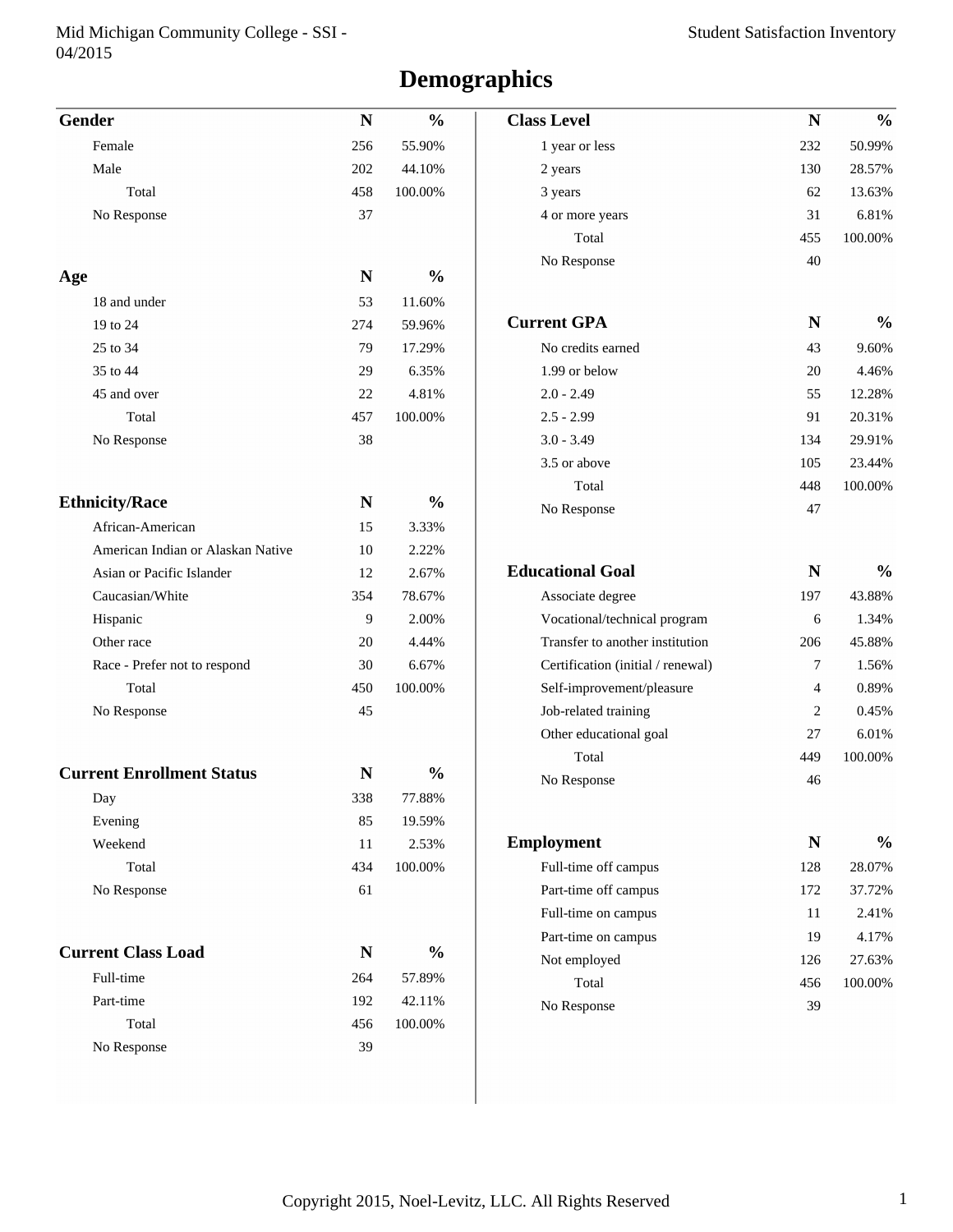#### Mid Michigan Community College - SSI - 04/2015

# **Demographics**

| <b>Current Residence</b>         | $\mathbf N$    | $\frac{0}{0}$ | <b>Institution Question 2</b> | ${\bf N}$        | $\frac{0}{0}$ |
|----------------------------------|----------------|---------------|-------------------------------|------------------|---------------|
| Residence hall                   | $\mathbf{1}$   | 0.22%         | Campus item 2 - Answer 1      | $\boldsymbol{0}$ | $0\%$         |
| Own house                        | 107            | 23.41%        | Campus item 2 - Answer 2      | $\boldsymbol{0}$ | 0%            |
| Rent room or apt off campus      | 179            | 39.17%        | Campus item 2 - Answer 3      | 0                | $0\%$         |
| Parent's home                    | 136            | 29.76%        | Campus item 2 - Answer 4      | 0                | 0%            |
| Other residence                  | 34             | 7.44%         | Campus item 2 - Answer 5      | $\boldsymbol{0}$ | 0%            |
| Total                            | 457            | 100.00%       | Campus item 2 - Answer 6      | $\boldsymbol{0}$ | 0%            |
| No Response                      | 38             |               | Total                         | $\boldsymbol{0}$ | 100.00%       |
|                                  |                |               | No Response                   | 495              |               |
| <b>Residence Classification</b>  | N              | $\frac{0}{0}$ |                               |                  |               |
| In-state                         | 428            | 93.65%        | <b>Group Code</b>             | ${\bf N}$        | $\frac{0}{0}$ |
| Out-of-state                     | 5              | 1.09%         | 0001                          | $\overline{c}$   | 0.52%         |
| International (not U.S. citizen) | 24             | 5.25%         | 0003                          | $\overline{c}$   | 0.52%         |
| Total                            | 457            | 100.00%       | 0009                          | $\mathbf{1}$     | 0.26%         |
| No Response                      | 38             |               | 0123                          | $\mathbf{1}$     | 0.26%         |
|                                  |                |               | 0400                          | $\mathbf{1}$     | 0.26%         |
|                                  |                |               | 1000                          | 257              | 67.28%        |
| <b>Disabilities</b>              | $\mathbf N$    | $\frac{0}{0}$ | 2000                          | 14               | 3.66%         |
| Yes - Disability                 | 41             | 9.03%         | 3000                          | 61               | 15.97%        |
| No - Disability                  | 413            | 90.97%        | 3019                          | $\mathbf{1}$     | 0.26%         |
| Total                            | 454            | 100.00%       | 4000                          | 42               | 10.99%        |
| No Response                      | 41             |               | Total                         | 382              | 100.00%       |
|                                  |                |               | No Response                   | 113              |               |
| <b>Institution Was My</b>        | $\mathbf N$    | $\frac{0}{0}$ |                               |                  |               |
| 1st choice                       | 261            | 57.11%        |                               |                  |               |
| 2nd choice                       | 140            | 30.63%        |                               |                  |               |
| 3rd choice or lower              | 56             | 12.25%        |                               |                  |               |
| Total                            | 457            | 100.00%       |                               |                  |               |
| No Response                      | 38             |               |                               |                  |               |
| <b>Institution Question</b>      | $\mathbf N$    | $\frac{0}{0}$ |                               |                  |               |
| Campus item - Answer 1           | 117            | 29.70%        |                               |                  |               |
| Campus item - Answer 2           | 113            | 28.68%        |                               |                  |               |
| Campus item - Answer 3           | 162            | 41.12%        |                               |                  |               |
| Campus item - Answer 4           | $\overline{0}$ | $0.00\%$      |                               |                  |               |
| Campus item - Answer 5           | 1              | 0.25%         |                               |                  |               |
| Campus item - Answer 6           | 1              | 0.25%         |                               |                  |               |
| Total                            | 394            | 100.00%       |                               |                  |               |
| No Response                      | 101            |               |                               |                  |               |
|                                  |                |               |                               |                  |               |
|                                  |                |               |                               |                  |               |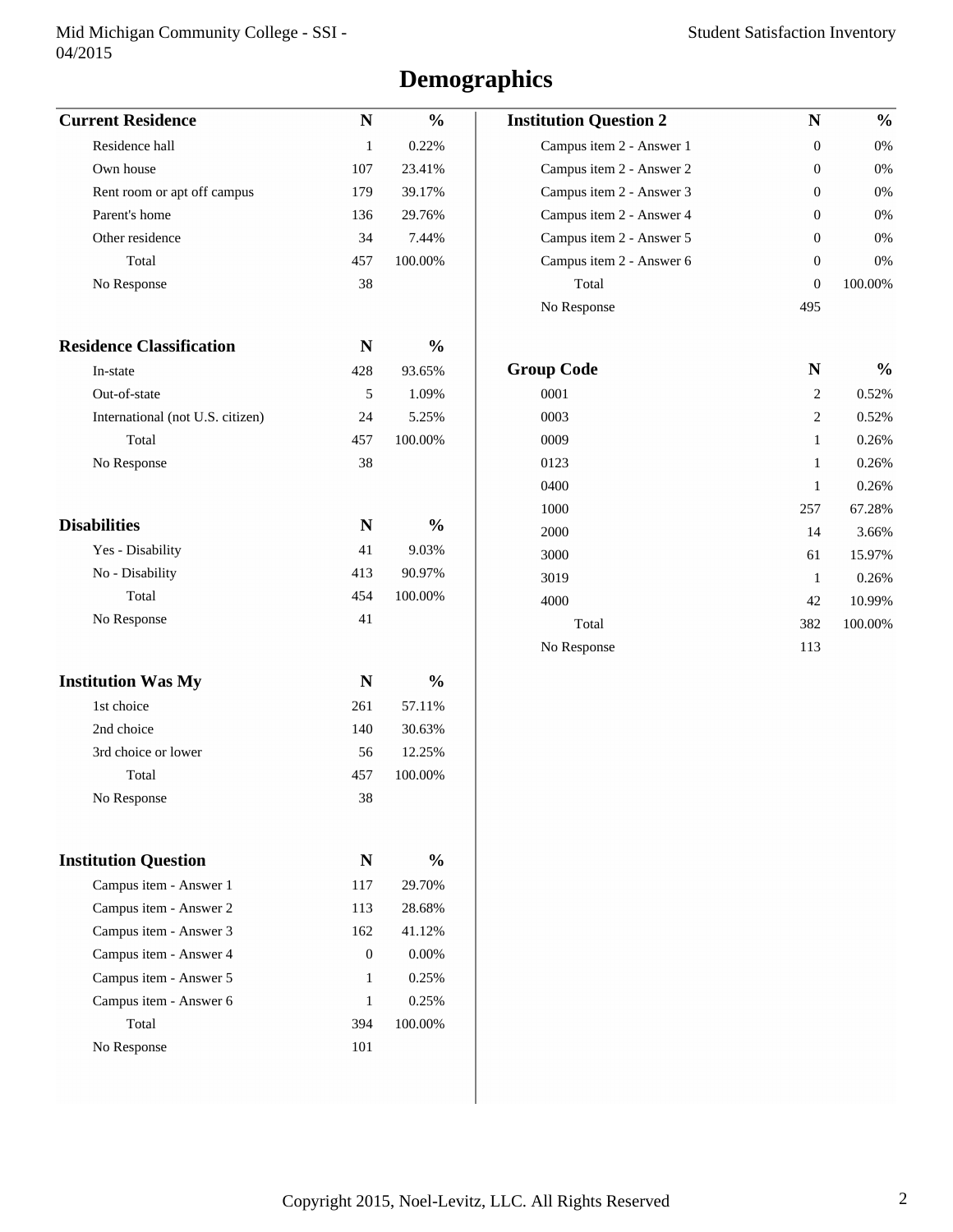## **Strategic Planning Overview Strengths and Challenges**

#### **Strengths**

- 8. Classes are scheduled at times that are convenient for me.
- 32. My academic advisor is knowledgeable about my program requirements.
- 79. Campus item 9
- 58. Nearly all of the faculty are knowledgeable in their fields.
- 70. I am able to experience intellectual growth here.
- 80. Campus item 10
- 31. The campus is safe and secure for all students.
- 6. My academic advisor is approachable.
- 41. Admissions staff are knowledgeable.
- 68. On the whole, the campus is well-maintained.
- 34. Computer labs are adequate and accessible.
- 5. The personnel involved in registration are helpful.
- 61. Faculty are usually available after class and during office hours.
- 36. Students are made to feel welcome on this campus.
- 42. The equipment in the lab facilities is kept up to date.
- 27. The campus staff are caring and helpful.
- 28. It is an enjoyable experience to be a student on this campus.

### **Challenges**

- 8. Classes are scheduled at times that are convenient for me.
- 18. The quality of instruction I receive in most of my classes is excellent.
- 52. This school does whatever it can to help me reach my educational goals.
- 46. Faculty provide timely feedback about student progress in a course.
- 65. Students are notified early in the term if they are doing poorly in a class.
- 23. Faculty are understanding of students' unique life circumstances.
- 25. My academic advisor is concerned about my success as an individual.
- 37. Faculty take into consideration student differences as they teach a course.
- 39. The amount of student parking space on campus is adequate.
- 54. Faculty are interested in my academic problems.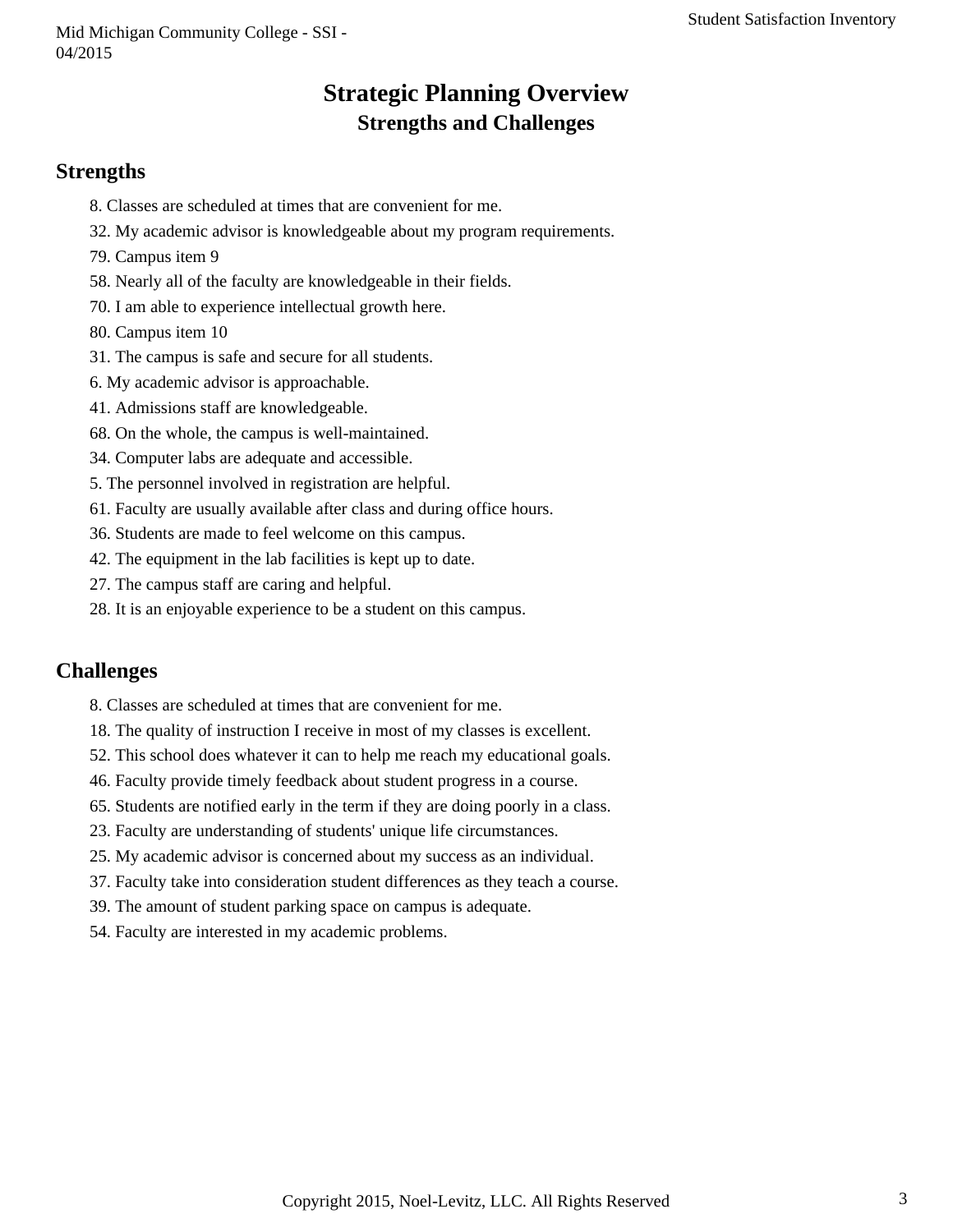Mid Michigan Community College - SSI - 04/2015

## **Strategic Planning Overview Benchmarks**

### **Higher Satisfaction vs. National Community Colleges**

- 6. My academic advisor is approachable.
- 40. My academic advisor is knowledgeable about the transfer requirements of other schools.
- 34. Computer labs are adequate and accessible.
- 5. The personnel involved in registration are helpful.
- 20. Financial aid counselors are helpful.
- 12. My academic advisor helps me set goals to work toward.

### **Lower Satisfaction vs. National Community Colleges**

- 18. The quality of instruction I receive in most of my classes is excellent.
- 70. I am able to experience intellectual growth here.
- 69. There is a good variety of courses provided on this campus.
- 66. Program requirements are clear and reasonable.
- 46. Faculty provide timely feedback about student progress in a course.
- 14. Library resources and services are adequate.
- 35. Policies and procedures regarding registration and course selection are clear and well-publicized.
- 65. Students are notified early in the term if they are doing poorly in a class.
- 23. Faculty are understanding of students' unique life circumstances.
- 37. Faculty take into consideration student differences as they teach a course.
- 51. There are convenient ways of paying my school bill.
- 39. The amount of student parking space on campus is adequate.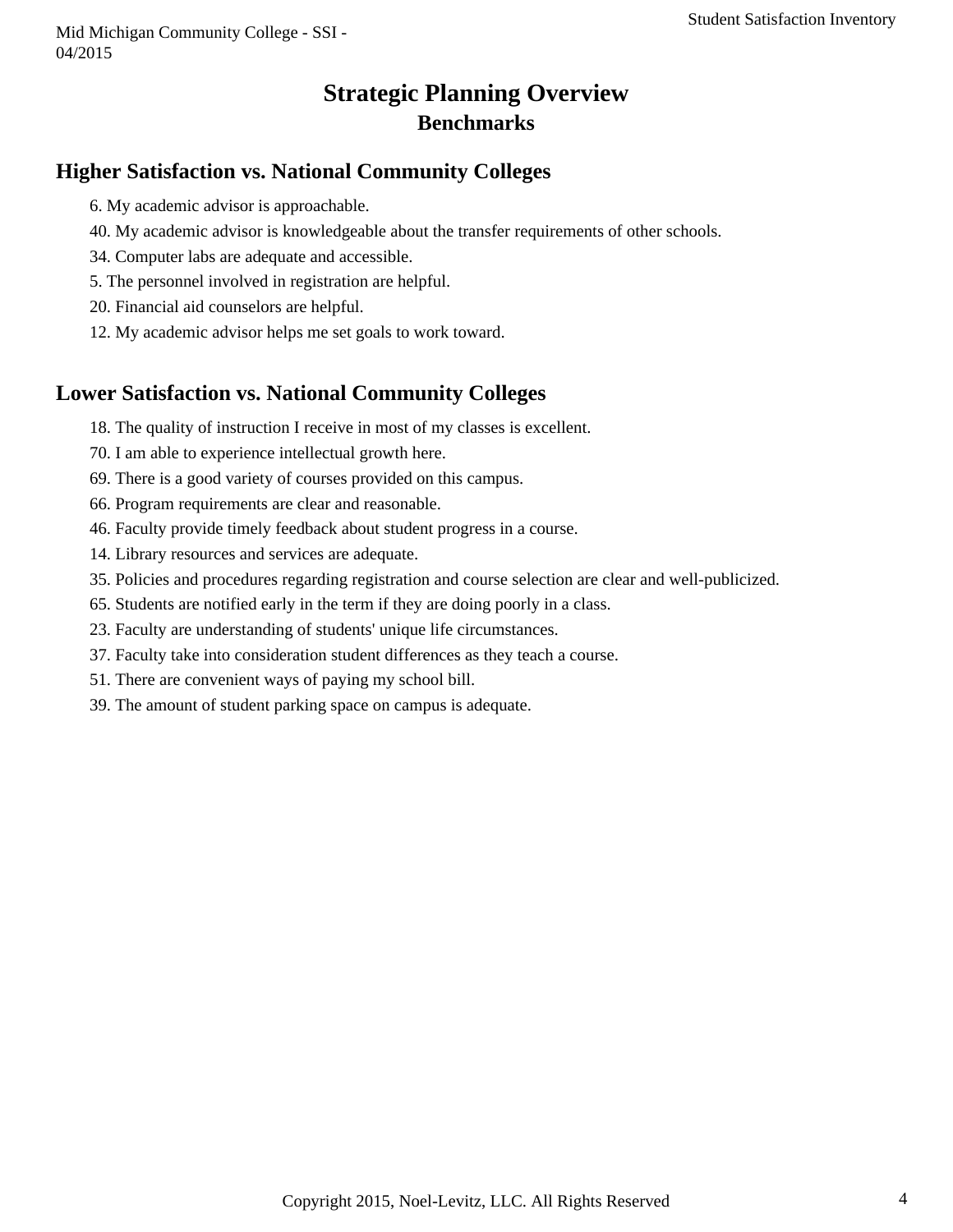#### **Scales: In Order of Importance**

|                                       |            | Mid Michigan Community College - SSI |                 |            | National Community Colleges |                 |             |  |
|---------------------------------------|------------|--------------------------------------|-----------------|------------|-----------------------------|-----------------|-------------|--|
| <b>Scale</b>                          | Importance | Satisfaction / SD                    | Performance Gap | Importance | Satisfaction / SD           | Performance Gap |             |  |
| Academic Advising/Counseling          | 6.28       | 5.40 / 1.29                          | 0.88            | 6.24       | 5.32 / 1.37                 | 0.92            | 0.08        |  |
| <b>Instructional Effectiveness</b>    | 6.27       | 5.33 / 1.06                          | 0.94            | 6.27       | 5.51 / 1.11                 | 0.76            | $-0.18***$  |  |
| <b>Registration Effectiveness</b>     | 6.24       | 5.43 / 1.05                          | 0.81            | 6.24       | 5.53 / 1.07                 | 0.71            | $-0.10*$    |  |
| <b>Academic Services</b>              | 6.15       | 5.58 / 1.02                          | 0.57            | 6.14       | 5.62 / 1.06                 | 0.52            | $-0.04$     |  |
| Admissions and Financial Aid          | 6.14       | 5.33 / 1.16                          | 0.81            | 6.16       | 5.30 / 1.26                 | 0.86            | 0.03        |  |
| Concern for the Individual            | 6.13       | 5.31 / 1.16                          | 0.82            | 6.18       | 5.34 / 1.25                 | 0.84            | $-0.03$     |  |
| <b>Student Centeredness</b>           | 6.06       | 5.46 / 1.09                          | 0.60            | 6.08       | 5.48 / 1.18                 | 0.60            | $-0.02$     |  |
| Campus Climate                        | 6.03       | 5.35 / 1.05                          | 0.68            | 6.08       | 5.43 / 1.11                 | 0.65            | $-0.08$     |  |
| Safety and Security                   | 6.01       | 5.03 / 1.15                          | 0.98            | 6.10       | 5.23 / 1.20                 | 0.87            | $-0.20$ *** |  |
| Service Excellence                    | 6.01       | 5.32 / 1.05                          | 0.69            | 6.06       | 5.40 / 1.11                 | 0.66            | $-0.08$     |  |
| <b>Campus Support Services</b>        | 5.41       | 4.83 / 1.17                          | 0.58            | 5.60       | 5.11 / 1.23                 | 0.49            | $-0.28$ *** |  |
| Responsiveness to Diverse Populations |            | 5.36 / 1.26                          |                 |            | 5.60 / 1.27                 |                 | $-0.24$ *** |  |

\*\* Difference statistically significant at the .01 level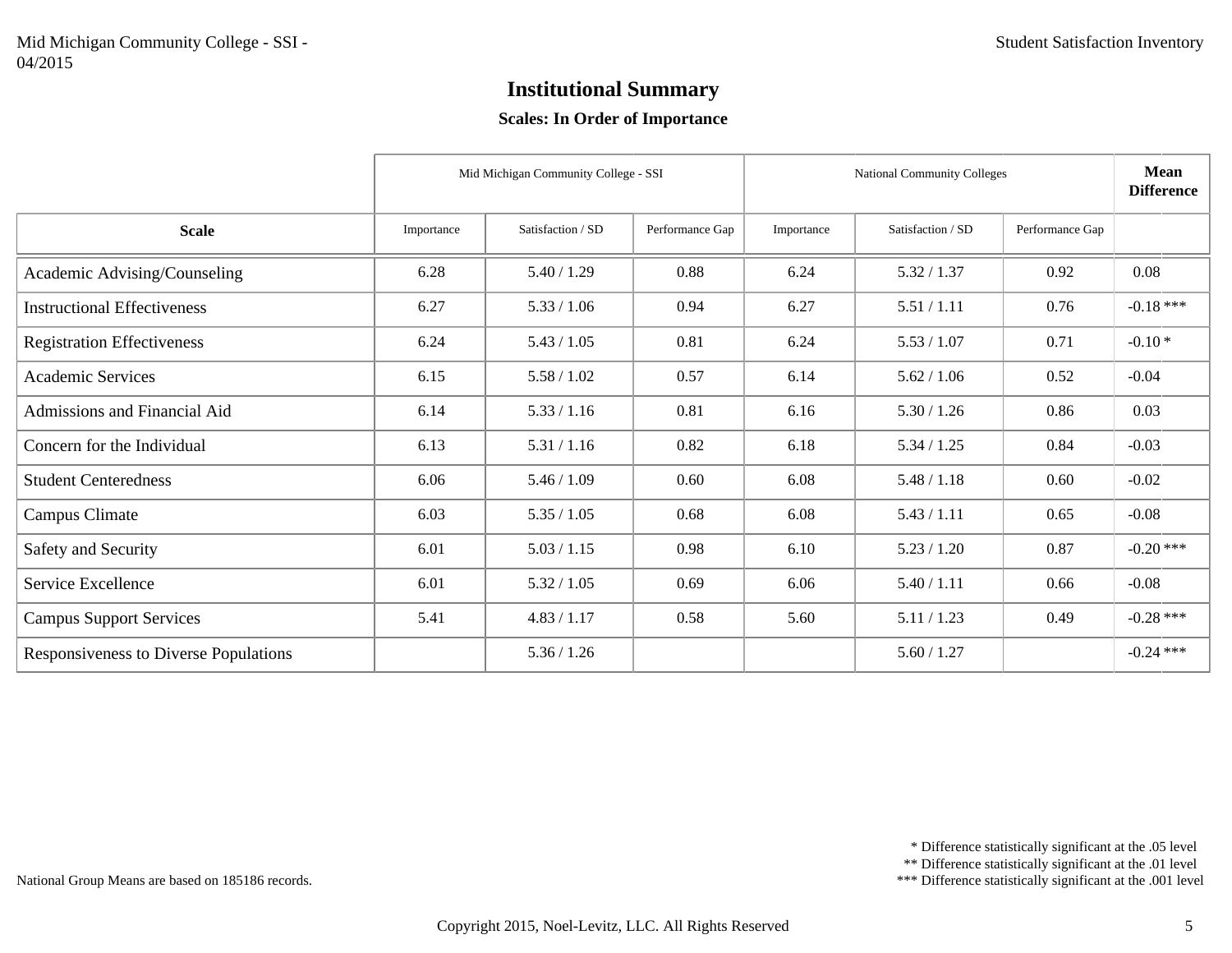#### **Items: In Order of Importance**

|                                                                                               |            | Mid Michigan Community College - SSI |                 |            | <b>National Community Colleges</b> |                 | <b>Mean</b><br><b>Difference</b> |
|-----------------------------------------------------------------------------------------------|------------|--------------------------------------|-----------------|------------|------------------------------------|-----------------|----------------------------------|
| <b>Item</b>                                                                                   | Importance | Satisfaction / SD                    | Performance Gap | Importance | Satisfaction / SD                  | Performance Gap |                                  |
| 8. Classes are scheduled at times that are convenient for me.                                 | 6.52       | 5.59 / 1.45                          | 0.93            | 6.47       | 5.52 / 1.51                        | 0.95            | 0.07                             |
| 32. My academic advisor is knowledgeable about my program<br>requirements.                    | 6.45       | 5.57 / 1.54                          | 0.88            | 6.38       | 5.48 / 1.66                        | 0.90            | 0.09                             |
| 79. Campus item 9                                                                             | 6.45       | 5.62 / 1.38                          | 0.83            |            |                                    |                 |                                  |
| 18. The quality of instruction I receive in most of my classes is<br>excellent.               | 6.44       | 5.34 / 1.43                          | 1.10            | 6.48       | 5.63 / 1.36                        | 0.85            | $-0.29$ ***                      |
| 58. Nearly all of the faculty are knowledgeable in their fields.                              | 6.44       | 5.68 / 1.38                          | 0.76            | 6.40       | 5.78 / 1.32                        | 0.62            | $-0.10$                          |
| 70. I am able to experience intellectual growth here.                                         | 6.44       | 5.70 / 1.43                          | 0.74            | 6.41       | 5.84 / 1.32                        | 0.57            | $-0.14*$                         |
| 80. Campus item 10                                                                            | 6.44       | 5.62 / 1.53                          | 0.82            |            |                                    |                 |                                  |
| 31. The campus is safe and secure for all students.                                           | 6.40       | 5.73 / 1.32                          | 0.67            | 6.38       | 5.75/1.31                          | 0.63            | $-0.02$                          |
| 6. My academic advisor is approachable.                                                       | 6.39       | 5.67 / 1.56                          | 0.72            | 6.30       | 5.49 / 1.65                        | 0.81            | $0.18*$                          |
| 69. There is a good variety of courses provided on this campus.                               | 6.39       | 5.54 / 1.44                          | 0.85            | 6.36       | 5.71/1.40                          | 0.65            | $-0.17**$                        |
| 87. Cost as factor in decision to enroll.                                                     | 6.39       |                                      |                 | 6.34       |                                    |                 |                                  |
| 40. My academic advisor is knowledgeable about the transfer<br>requirements of other schools. | 6.37       | 5.46 / 1.56                          | 0.91            | 6.24       | 5.24 / 1.68                        | 1.00            | $0.22**$                         |
| 15. I am able to register for classes I need with few conflicts.                              | 6.36       | 5.47 / 1.44                          | 0.89            | 6.42       | 5.47 / 1.56                        | 0.95            | 0.00                             |
| 52. This school does whatever it can to help me reach my<br>educational goals.                | 6.36       | 5.28 / 1.52                          | 1.08            | 6.29       | 5.35 / 1.52                        | 0.94            | $-0.07$                          |
| 7. Adequate financial aid is available for most students.                                     | 6.35       | 5.51 / 1.57                          | 0.84            | 6.31       | 5.37 / 1.67                        | 0.94            | 0.14                             |
| 41. Admissions staff are knowledgeable.                                                       | 6.35       | 5.55 / 1.38                          | 0.80            | 6.25       | 5.50 / 1.46                        | 0.75            | 0.05                             |

\* Difference statistically significant at the .05 level

\*\* Difference statistically significant at the .01 level

\*\*\* Difference statistically significant at the .001 level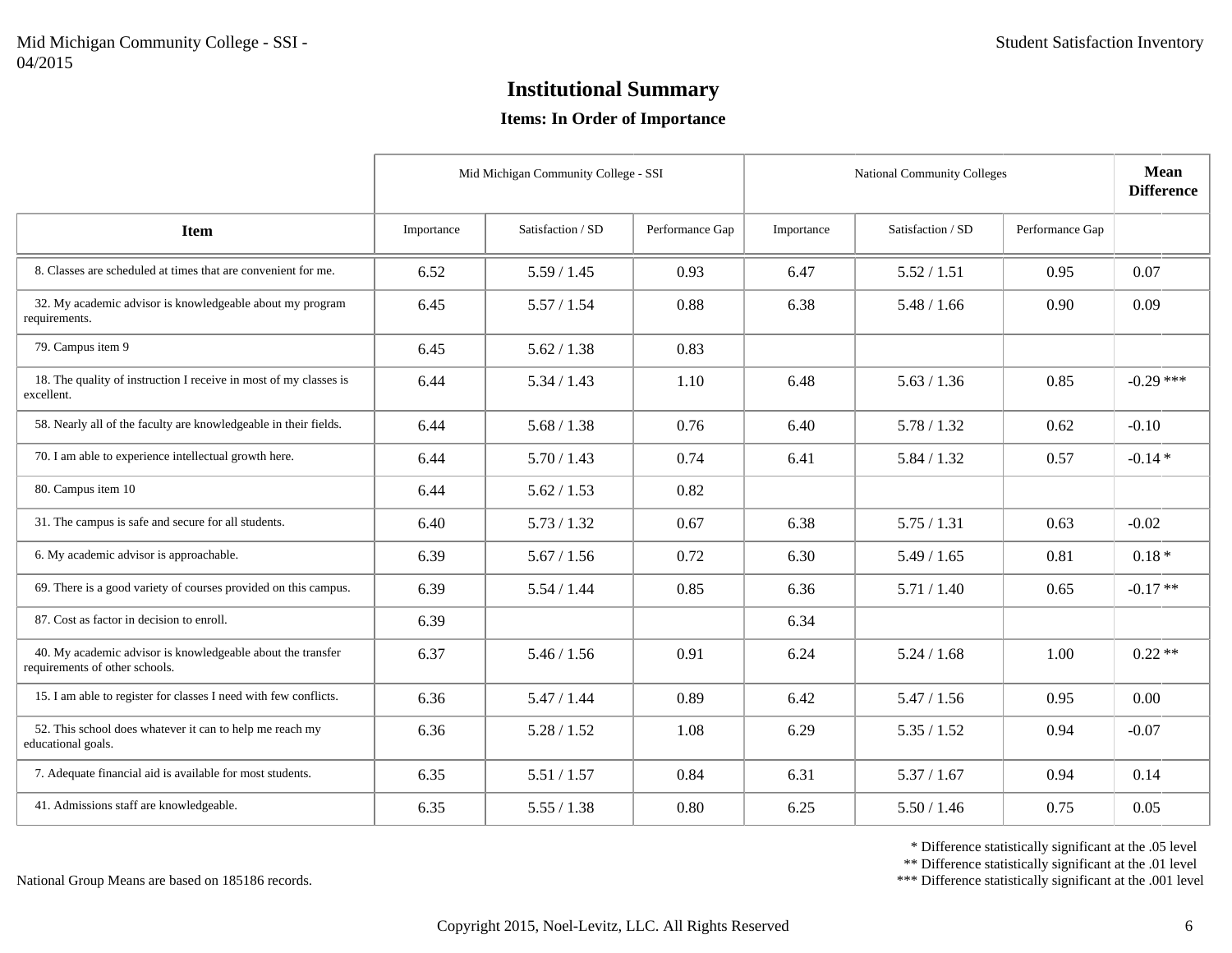#### **Items: In Order of Importance**

|                                                                                                           |            | Mid Michigan Community College - SSI |                 |            | <b>National Community Colleges</b> |                 | <b>Mean</b><br><b>Difference</b> |
|-----------------------------------------------------------------------------------------------------------|------------|--------------------------------------|-----------------|------------|------------------------------------|-----------------|----------------------------------|
| <b>Item</b>                                                                                               | Importance | Satisfaction / SD                    | Performance Gap | Importance | Satisfaction / SD                  | Performance Gap |                                  |
| 68. On the whole, the campus is well-maintained.                                                          | 6.35       | 5.96 / 1.25                          | 0.39            | 6.25       | 5.91 / 1.28                        | 0.34            | 0.05                             |
| 66. Program requirements are clear and reasonable.                                                        | 6.34       | 5.47 / 1.41                          | 0.87            | 6.35       | 5.63 / 1.40                        | 0.72            | $-0.16*$                         |
| 46. Faculty provide timely feedback about student progress in a<br>course.                                | 6.33       | 5.00 / 1.58                          | 1.33            | 6.28       | 5.37 / 1.51                        | 0.91            | $-0.37$ ***                      |
| 29. Faculty are fair and unbiased in their treatment of individual<br>students.                           | 6.32       | 5.46 / 1.44                          | 0.86            | 6.32       | 5.50 / 1.50                        | 0.82            | $-0.04$                          |
| 34. Computer labs are adequate and accessible.                                                            | 6.32       | 5.86 / 1.30                          | 0.46            | 6.25       | 5.73 / 1.41                        | 0.52            | $0.13*$                          |
| 5. The personnel involved in registration are helpful.                                                    | 6.31       | 5.71/1.43                            | 0.60            | 6.25       | 5.41 / 1.59                        | 0.84            | $0.30***$                        |
| 78. Campus item 8                                                                                         | 6.31       | 5.39 / 1.47                          | 0.92            |            |                                    |                 |                                  |
| 43. Class change (drop/add) policies are reasonable.                                                      | 6.24       | 5.52 / 1.52                          | 0.72            | 6.18       | 5.59/1.46                          | 0.59            | $-0.07$                          |
| 61. Faculty are usually available after class and during office<br>hours.                                 | 6.24       | 5.69 / 1.32                          | 0.55            | 6.27       | 5.72 / 1.36                        | 0.55            | $-0.03$                          |
| 36. Students are made to feel welcome on this campus.                                                     | 6.23       | 5.72 / 1.31                          | 0.51            | 6.24       | 5.70 / 1.36                        | 0.54            | 0.02                             |
| 14. Library resources and services are adequate.                                                          | 6.22       | 5.53 / 1.46                          | 0.69            | 6.19       | 5.75/1.33                          | 0.44            | $-0.22$ ***                      |
| 35. Policies and procedures regarding registration and course<br>selection are clear and well-publicized. | 6.22       | 5.36 / 1.49                          | 0.86            | 6.25       | 5.51 / 1.46                        | 0.74            | $-0.15*$                         |
| 42. The equipment in the lab facilities is kept up to date.                                               | 6.21       | 5.61 / 1.37                          | 0.60            | 6.20       | 5.56 / 1.43                        | 0.64            | 0.05                             |
| 20. Financial aid counselors are helpful.                                                                 | 6.20       | 5.40 / 1.57                          | 0.80            | 6.19       | 5.18 / 1.71                        | 1.01            | $0.22**$                         |
| 65. Students are notified early in the term if they are doing poorly<br>in a class.                       | 6.20       | 4.53 / 1.82                          | 1.67            | 6.22       | 5.02 / 1.74                        | 1.20            | $-0.49$ ***                      |

\* Difference statistically significant at the .05 level

\*\* Difference statistically significant at the .01 level

\*\*\* Difference statistically significant at the .001 level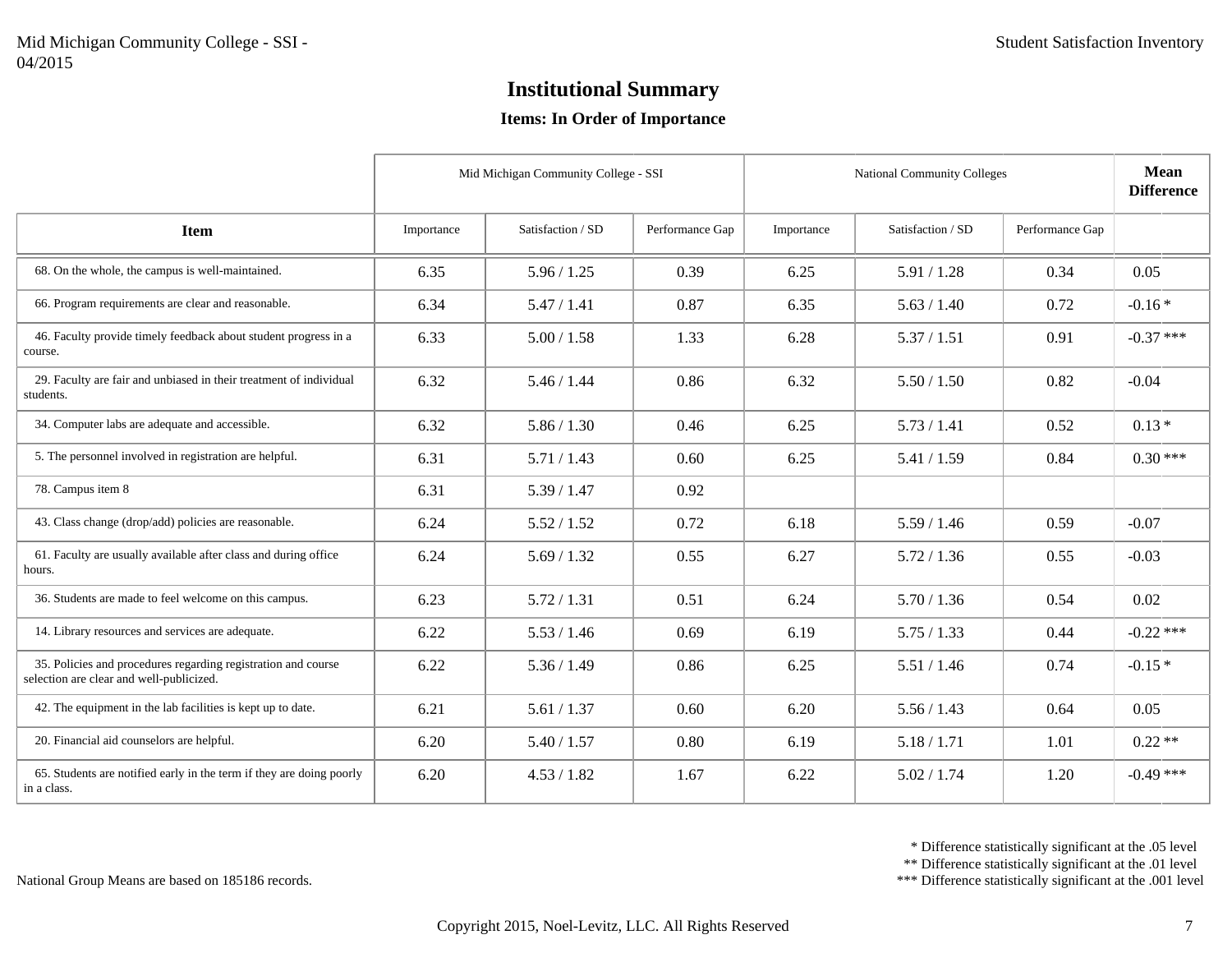#### **Items: In Order of Importance**

|                                                                                    |            | Mid Michigan Community College - SSI |                 |            | <b>National Community Colleges</b> |                 |             |
|------------------------------------------------------------------------------------|------------|--------------------------------------|-----------------|------------|------------------------------------|-----------------|-------------|
| <b>Item</b>                                                                        | Importance | Satisfaction / SD                    | Performance Gap | Importance | Satisfaction / SD                  | Performance Gap |             |
| 23. Faculty are understanding of students' unique life<br>circumstances.           | 6.19       | 5.19/1.61                            | 1.00            | 6.22       | 5.35 / 1.54                        | 0.87            | $-0.16*$    |
| 25. My academic advisor is concerned about my success as an<br>individual.         | 6.19       | 5.22 / 1.70                          | 0.97            | 6.20       | 5.17 / 1.74                        | 1.03            | 0.05        |
| 12. My academic advisor helps me set goals to work toward.                         | 6.18       | 5.33 / 1.69                          | 0.85            | 6.10       | 5.13 / 1.76                        | 0.97            | $0.20*$     |
| 37. Faculty take into consideration student differences as they<br>teach a course. | 6.18       | 5.14 / 1.57                          | 1.04            | 6.14       | 5.32 / 1.49                        | 0.82            | $-0.18**$   |
| 51. There are convenient ways of paying my school bill.                            | 6.18       | 5.39/1.53                            | 0.79            | 6.24       | 5.62 / 1.46                        | 0.62            | $-0.23$ *** |
| 57. Administrators are approachable to students.                                   | 6.18       | 5.37 / 1.47                          | 0.81            | 6.12       | 5.43 / 1.48                        | 0.69            | $-0.06$     |
| 27. The campus staff are caring and helpful.                                       | 6.17       | 5.59 / 1.28                          | 0.58            | 6.15       | 5.58 / 1.34                        | 0.57            | 0.01        |
| 39. The amount of student parking space on campus is adequate.                     | 6.17       | 4.34 / 1.98                          | 1.83            | 6.21       | 4.69 / 1.97                        | 1.52            | $-0.35$ *** |
| 28. It is an enjoyable experience to be a student on this campus.                  | 6.14       | 5.57 / 1.34                          | 0.57            | 6.22       | 5.60 / 1.44                        | 0.62            | $-0.03$     |
| 47. There are adequate services to help me decide upon a career.                   | 6.14       | 5.22 / 1.44                          | 0.92            | 6.13       | 5.31 / 1.52                        | 0.82            | $-0.09$     |
| 54. Faculty are interested in my academic problems.                                | 6.14       | 5.16 / 1.46                          | 0.98            | 6.11       | 5.29 / 1.52                        | 0.82            | $-0.13$     |
| 55. Academic support services adequately meet the needs of<br>students.            | 6.13       | 5.41 / 1.35                          | 0.72            | 6.12       | 5.41 / 1.41                        | 0.71            | 0.00        |
| 64. Nearly all classes deal with practical experiences and<br>applications.        | 6.13       | 5.22 / 1.45                          | 0.91            | 6.16       | 5.51/1.39                          | 0.65            | $-0.29$ *** |
| 50. Tutoring services are readily available.                                       | 6.12       | 5.60 / 1.41                          | 0.52            | 6.11       | 5.60 / 1.45                        | 0.51            | 0.00        |
| 53. The assessment and course placement procedures are<br>reasonable.              | 6.11       | 5.38 / 1.42                          | 0.73            | 6.12       | 5.47 / 1.43                        | 0.65            | $-0.09$     |

\* Difference statistically significant at the .05 level

\*\* Difference statistically significant at the .01 level

\*\*\* Difference statistically significant at the .001 level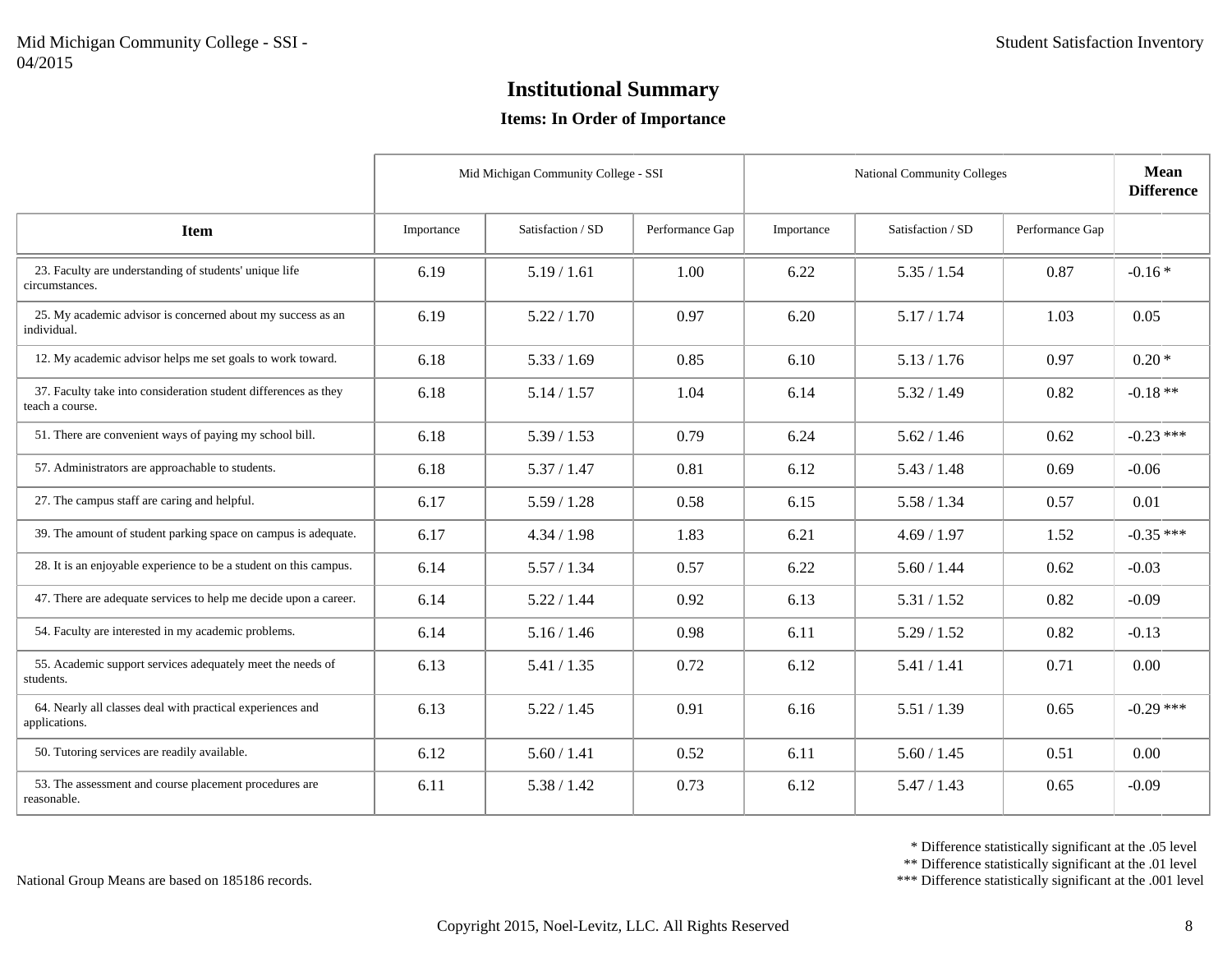#### **Items: In Order of Importance**

|                                                                                                  |            | Mid Michigan Community College - SSI |                 |            | <b>National Community Colleges</b> |                 | <b>Mean</b><br><b>Difference</b> |
|--------------------------------------------------------------------------------------------------|------------|--------------------------------------|-----------------|------------|------------------------------------|-----------------|----------------------------------|
| <b>Item</b>                                                                                      | Importance | Satisfaction / SD                    | Performance Gap | Importance | Satisfaction / SD                  | Performance Gap |                                  |
| 62. Bookstore staff are helpful.                                                                 | 6.11       | 5.39 / 1.64                          | 0.72            | 6.11       | 5.67 / 1.46                        | 0.44            | $-0.28$ ***                      |
| 72. Campus item 2                                                                                | 6.11       | 4.92 / 1.82                          | 1.19            |            |                                    |                 |                                  |
| 88. Financial aid as factor in decision to enroll.                                               | 6.11       |                                      |                 | 6.09       |                                    |                 |                                  |
| 16. The college shows concern for students as individuals.                                       | 6.10       | 5.17 / 1.51                          | 0.93            | 6.17       | 5.21 / 1.58                        | 0.96            | $-0.04$                          |
| 56. The business office is open during hours which are convenient<br>for most students.          | 6.10       | 5.21 / 1.57                          | 0.89            | 6.11       | 5.52 / 1.43                        | 0.59            | $-0.31$ ***                      |
| 13. Financial aid awards are announced to students in time to be<br>helpful in college planning. | 6.08       | 5.06 / 1.67                          | 1.02            | 6.19       | 5.11/1.71                          | 1.08            | $-0.05$                          |
| 21. There are a sufficient number of study areas on campus.                                      | 6.08       | 5.63 / 1.44                          | 0.45            | 6.09       | 5.59/1.48                          | 0.50            | 0.04                             |
| 60. Billing policies are reasonable.                                                             | 6.08       | 5.25/1.46                            | 0.83            | 6.16       | 5.48 / 1.46                        | 0.68            | $-0.23$ ***                      |
| 24. Parking lots are well-lighted and secure.                                                    | 6.06       | 5.14 / 1.58                          | 0.92            | 6.16       | 5.33 / 1.60                        | 0.83            | $-0.19*$                         |
| 49. Admissions counselors respond to prospective students' unique<br>needs and requests.         | 6.06       | 5.26 / 1.38                          | 0.80            | 6.07       | 5.31 / 1.49                        | 0.76            | $-0.05$                          |
| 48. Counseling staff care about students as individuals.                                         | 6.03       | 5.23 / 1.52                          | 0.80            | 6.14       | 5.34 / 1.55                        | 0.80            | $-0.11$                          |
| 2. Faculty care about me as an individual.                                                       | 6.02       | 5.45 / 1.33                          | 0.57            | 6.07       | 5.45 / 1.44                        | 0.62            | 0.00                             |
| 45. This institution has a good reputation within the community.                                 | 6.02       | 5.56 / 1.36                          | 0.46            | 6.12       | 5.72 / 1.37                        | 0.40            | $-0.16*$                         |
| 22. People on this campus respect and are supportive of each other.                              | 5.99       | 5.44 / 1.34                          | 0.55            | 6.07       | 5.44 / 1.40                        | 0.63            | 0.00                             |
| 63. I seldom get the "run-around" when seeking information on<br>this campus.                    | 5.99       | 5.20 / 1.57                          | 0.79            | 6.13       | 5.16 / 1.69                        | 0.97            | 0.04                             |
| 26. Library staff are helpful and approachable.                                                  | 5.98       | 5.43 / 1.42                          | 0.55            | 6.04       | 5.70/1.37                          | 0.34            | $-0.27$ ***                      |

\* Difference statistically significant at the .05 level

\*\* Difference statistically significant at the .01 level

\*\*\* Difference statistically significant at the .001 level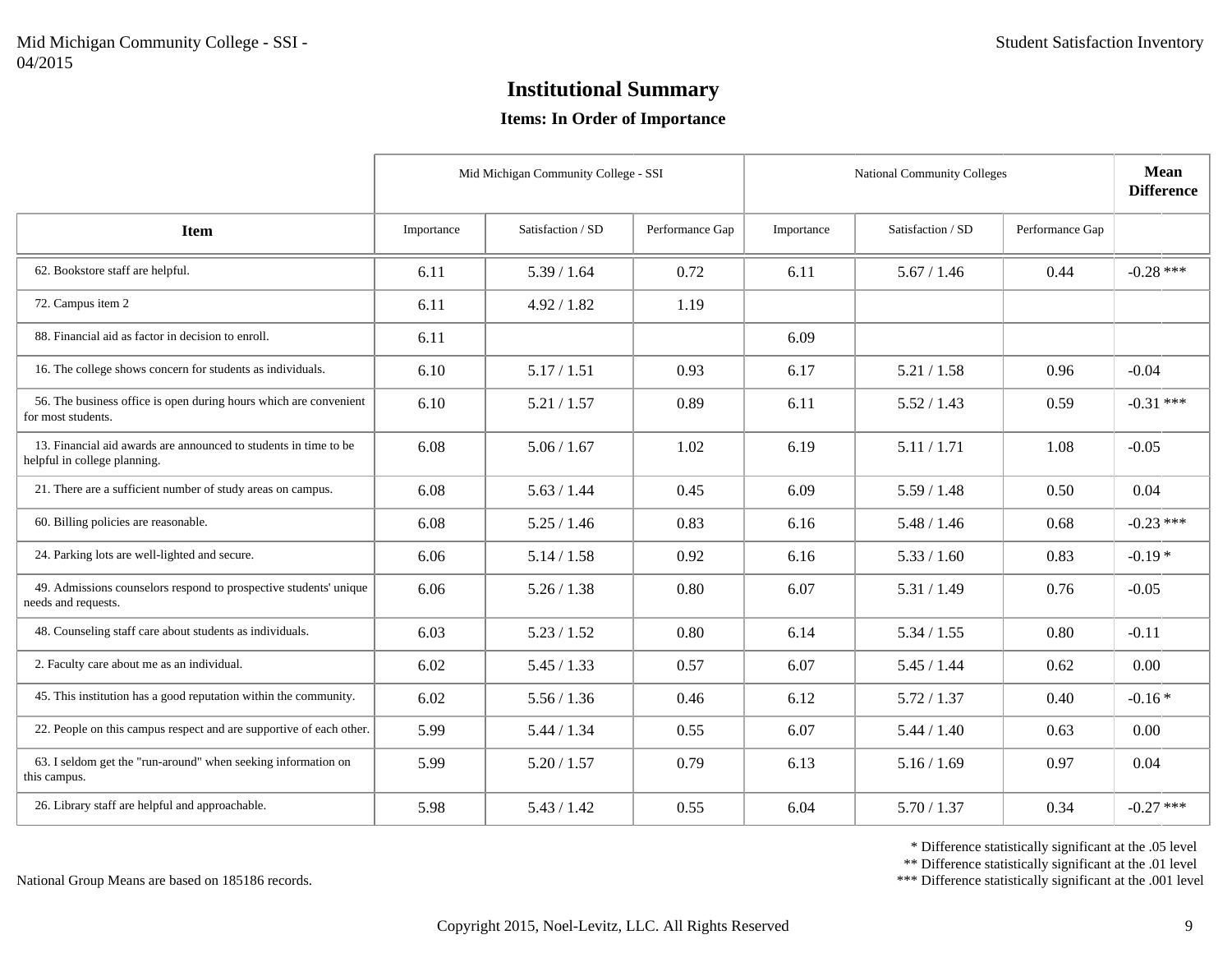#### **Items: In Order of Importance**

|                                                                                            |            | Mid Michigan Community College - SSI |                 |            | <b>National Community Colleges</b> |                 | <b>Mean</b><br><b>Difference</b> |
|--------------------------------------------------------------------------------------------|------------|--------------------------------------|-----------------|------------|------------------------------------|-----------------|----------------------------------|
| <b>Item</b>                                                                                | Importance | Satisfaction / SD                    | Performance Gap | Importance | Satisfaction / SD                  | Performance Gap |                                  |
| 67. Channels for expressing student complaints are readily<br>available.                   | 5.96       | 4.77 / 1.65                          | 1.19            | 6.01       | 5.00 / 1.68                        | 1.01            | $-0.23**$                        |
| 11. Security staff respond quickly in emergencies.                                         | 5.90       | 4.89 / 1.41                          | 1.01            | 6.03       | 5.16 / 1.48                        | 0.87            | $-0.27$ ***                      |
| 30. The career services office provides students with the help they<br>need to get a job.  | 5.89       | 4.87 / 1.45                          | 1.02            | 6.00       | 5.10 / 1.52                        | 0.90            | $-0.23$ **                       |
| 9. Internships or practical experiences are provided in my degree/<br>certificate program. | 5.88       | 4.75/1.50                            | 1.13            | 6.00       | 5.09/1.62                          | 0.91            | $-0.34$ ***                      |
| 59. New student orientation services help students adjust to<br>college.                   | 5.85       | 5.02 / 1.57                          | 0.83            | 5.91       | 5.38 / 1.51                        | 0.53            | $-0.36$ ***                      |
| 3. The quality of instruction in the vocational/technical programs is<br>excellent.        | 5.80       | 5.19 / 1.34                          | 0.61            | 6.15       | 5.47 / 1.37                        | 0.68            | $-0.28$ ***                      |
| 33. Admissions counselors accurately portray the campus in their<br>recruiting practices.  | 5.80       | 5.16/1.44                            | 0.64            | 5.90       | 5.28 / 1.47                        | 0.62            | $-0.12$                          |
| 38. The student center is a comfortable place for students to spend<br>their leisure time. | 5.74       | 5.34 / 1.51                          | 0.40            | 5.79       | 5.40 / 1.47                        | 0.39            | $-0.06$                          |
| 89. Academic reputation as factor in decision to enroll.                                   | 5.68       |                                      |                 | 5.91       |                                    |                 |                                  |
| 1. Most students feel a sense of belonging here.                                           | 5.54       | 5.36 / 1.34                          | 0.18            | 5.62       | 5.38 / 1.39                        | 0.24            | $-0.02$                          |
| 4. Security staff are helpful.                                                             | 5.53       | 5.02 / 1.56                          | 0.51            | 5.69       | 5.19 / 1.56                        | 0.50            | $-0.17*$                         |
| 75. Campus item 5                                                                          | 5.49       | 3.96 / 1.86                          | 1.53            |            |                                    |                 |                                  |
| 44. I generally know what's happening on campus.                                           | 5.43       | 4.92 / 1.57                          | 0.51            | 5.63       | 5.16 / 1.55                        | 0.47            | $-0.24$ ***                      |
| 95. Personalized attention prior to enrollment as factor in decision<br>to enroll.         | 5.39       |                                      |                 | 5.44       |                                    |                 |                                  |

\* Difference statistically significant at the .05 level

\*\* Difference statistically significant at the .01 level

\*\*\* Difference statistically significant at the .001 level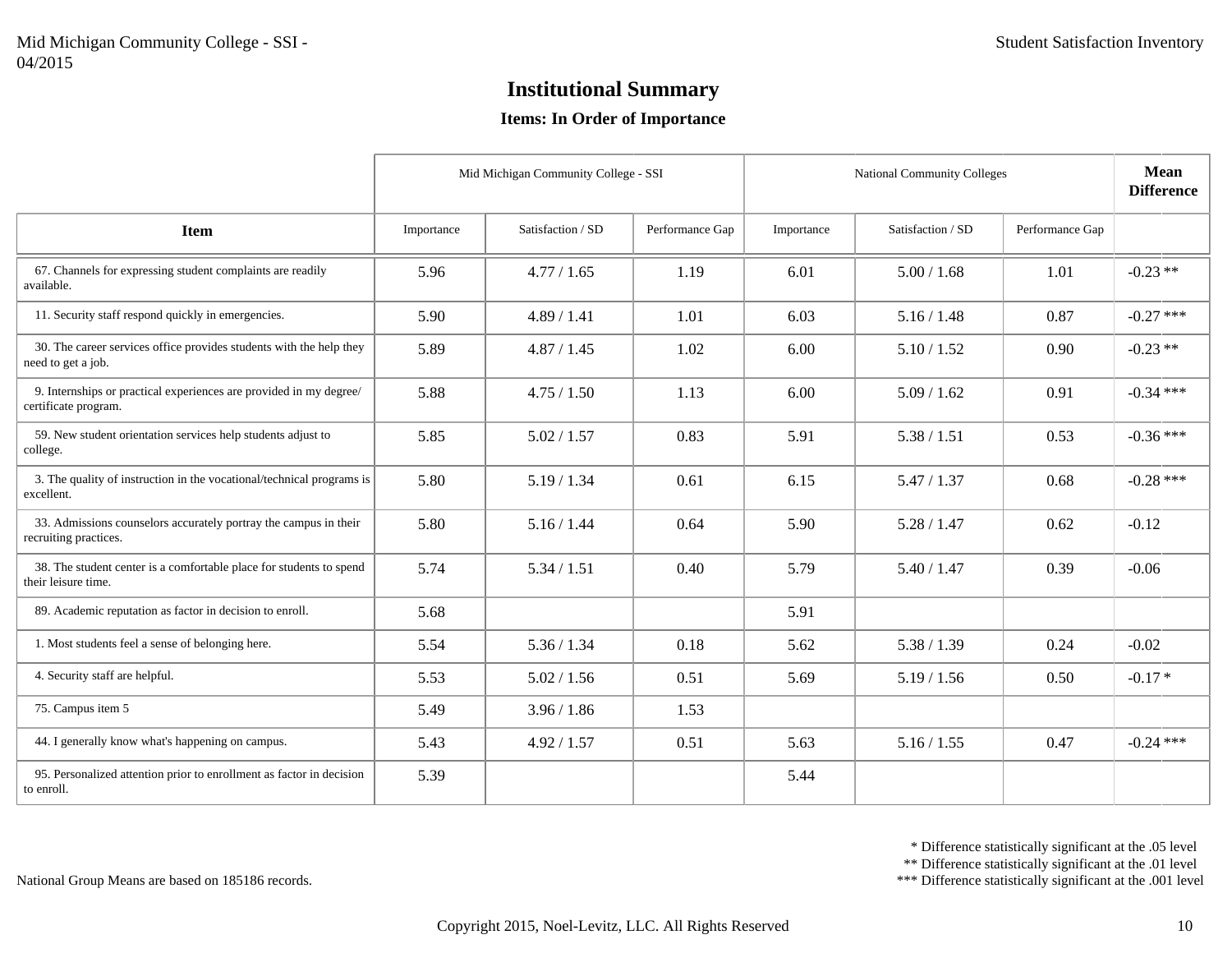#### **Items: In Order of Importance**

|                                                                                  |            | Mid Michigan Community College - SSI |                 |            | National Community Colleges |                 | Mean<br><b>Difference</b> |
|----------------------------------------------------------------------------------|------------|--------------------------------------|-----------------|------------|-----------------------------|-----------------|---------------------------|
| <b>Item</b>                                                                      | Importance | Satisfaction / SD                    | Performance Gap | Importance | Satisfaction / SD           | Performance Gap |                           |
| 93. Geographic setting as factor in decision to enroll.                          | 5.37       |                                      |                 | 5.56       |                             |                 |                           |
| 94. Campus appearance as factor in decision to enroll.                           | 5.23       |                                      |                 | 5.24       |                             |                 |                           |
| 71. Campus item 1                                                                | 5.22       | 4.58 / 1.94                          | 0.64            |            |                             |                 |                           |
| 73. Campus item 3                                                                | 5.12       | 4.68 / 1.54                          | 0.44            |            |                             |                 |                           |
| 90. Size of institution as factor in decision to enroll.                         | 5.11       |                                      |                 | 5.21       |                             |                 |                           |
| 77. Campus item 7                                                                | 5.06       | 3.70 / 1.72                          | 1.36            |            |                             |                 |                           |
| 74. Campus item 4                                                                | 4.95       | 4.59 / 1.57                          | 0.36            |            |                             |                 |                           |
| 19. This campus provides effective support services for displaced<br>homemakers. | 4.90       | 4.62 / 1.38                          | 0.28            | 5.30       | 4.90 / 1.45                 | 0.40            | $-0.28$ ***               |
| 76. Campus item 6                                                                | 4.87       | 4.50 / 1.46                          | 0.37            |            |                             |                 |                           |
| 17. Personnel in the Veterans' Services program are helpful.                     | 4.75       | 4.52 / 1.29                          | 0.23            | 5.03       | 4.82 / 1.46                 | 0.21            | $-0.30$ ***               |
| 92. Recommendations from family/friends as factor in decision to<br>enroll.      | 4.71       |                                      |                 | 4.95       |                             |                 |                           |
| 10. Child care facilities are available on campus.                               | 4.09       | 3.87 / 1.64                          | 0.22            | 4.54       | 4.44 / 1.75                 | 0.10            | $-0.57$ ***               |
| 91. Opportunity to play sports as factor in decision to enroll.                  | 3.36       |                                      |                 | 3.52       |                             |                 |                           |
| 81. Institution's commitment to part-time students?                              |            | 5.53 / 1.44                          |                 |            | 5.69 / 1.36                 |                 | $-0.16*$                  |
| 82. Institution's commitment to evening students?                                |            | 5.44 / 1.44                          |                 |            | 5.57/1.45                   |                 | $-0.13$                   |
| 83. Institution's commitment to older, returning learners?                       |            | 5.36 / 1.48                          |                 |            | 5.67 / 1.42                 |                 | $-0.31$ ***               |

\* Difference statistically significant at the .05 level

\*\* Difference statistically significant at the .01 level

\*\*\* Difference statistically significant at the .001 level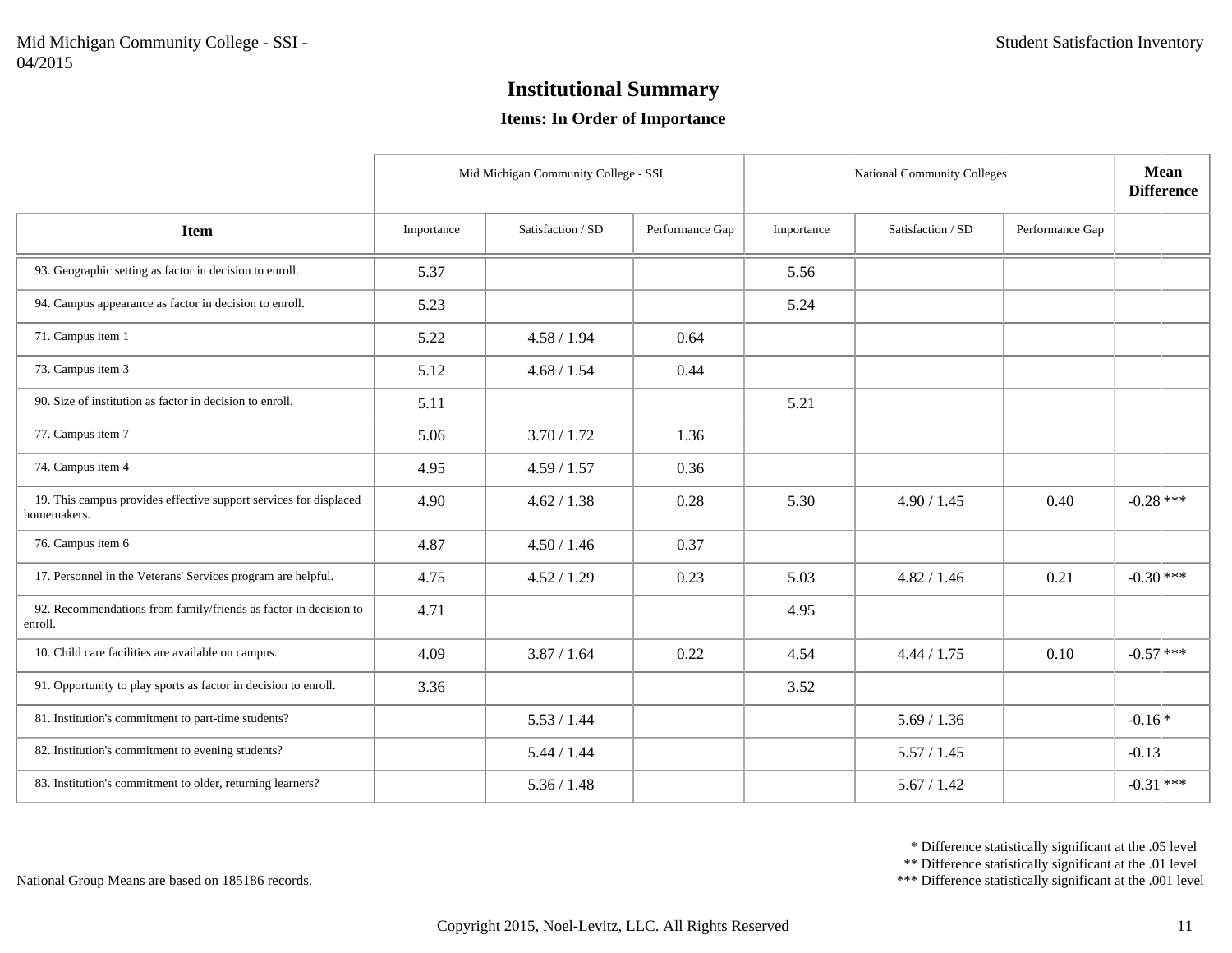#### **Items: In Order of Importance**

|                                                                |            | Mid Michigan Community College - SSI |                 | <b>National Community Colleges</b> | <b>Mean</b><br><b>Difference</b> |                 |             |
|----------------------------------------------------------------|------------|--------------------------------------|-----------------|------------------------------------|----------------------------------|-----------------|-------------|
| <b>Item</b>                                                    | Importance | Satisfaction / SD                    | Performance Gap | Importance                         | Satisfaction / SD                | Performance Gap |             |
| 84. Institution's commitment to under-represented populations? |            | 5.18 / 1.47                          |                 |                                    | 5.51/1.41                        |                 | $-0.33$ *** |
| 85. Institution's commitment to commuters?                     |            | 5.31 / 1.49                          |                 |                                    | 5.49/1.48                        |                 | $-0.18*$    |
| 86. Institution's commitment to students with disabilities?    |            | 5.28 / 1.52                          |                 |                                    | 5.65/1.41                        |                 | $-0.37$ *** |

\* Difference statistically significant at the .05 level

\*\* Difference statistically significant at the .01 level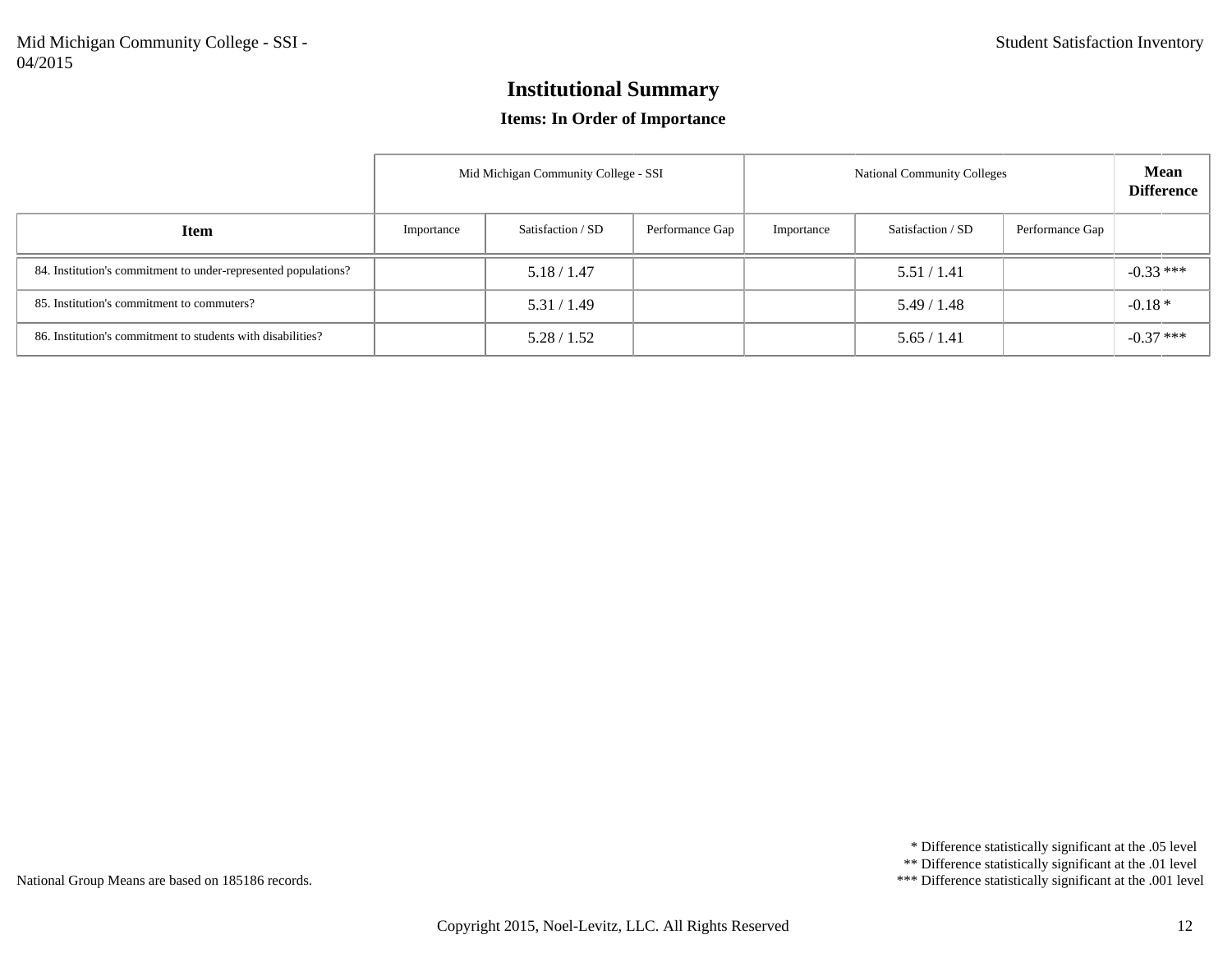#### **Scales: In Order With Items That Make Up the Scale - Academic Advising/Counseling**

|                                                                                               |            | Mid Michigan Community College - SSI |                 |            | <b>National Community Colleges</b> |                 |          |  |
|-----------------------------------------------------------------------------------------------|------------|--------------------------------------|-----------------|------------|------------------------------------|-----------------|----------|--|
| Scale/Item                                                                                    | Importance | Satisfaction / SD                    | Performance Gap | Importance | Satisfaction / SD                  | Performance Gap |          |  |
| <b>ACADEMIC ADVISING/COUNSELING</b>                                                           | 6.28       | 5.40 / 1.29                          | 0.88            | 6.24       | 5.32 / 1.37                        | 0.92            | 0.08     |  |
| 6. My academic advisor is approachable.                                                       | 6.39       | 5.67 / 1.56                          | 0.72            | 6.30       | 5.49 / 1.65                        | 0.81            | $0.18*$  |  |
| 12. My academic advisor helps me set goals to work toward.                                    | 6.18       | 5.33 / 1.69                          | 0.85            | 6.10       | 5.13 / 1.76                        | 0.97            | $0.20*$  |  |
| 25. My academic advisor is concerned about my success as an<br>individual.                    | 6.19       | 5.22 / 1.70                          | 0.97            | 6.20       | 5.17 / 1.74                        | 1.03            | 0.05     |  |
| 32. My academic advisor is knowledgeable about my program<br>requirements.                    | 6.45       | 5.57/1.54                            | 0.88            | 6.38       | 5.48 / 1.66                        | 0.90            | 0.09     |  |
| 40. My academic advisor is knowledgeable about the transfer<br>requirements of other schools. | 6.37       | 5.46 / 1.56                          | 0.91            | 6.24       | 5.24 / 1.68                        | 1.00            | $0.22**$ |  |
| 48. Counseling staff care about students as individuals.                                      | 6.03       | 5.23 / 1.52                          | 0.80            | 6.14       | 5.34 / 1.55                        | 0.80            | $-0.11$  |  |
| 52. This school does whatever it can to help me reach my<br>educational goals.                | 6.36       | 5.28 / 1.52                          | 1.08            | 6.29       | 5.35 / 1.52                        | 0.94            | $-0.07$  |  |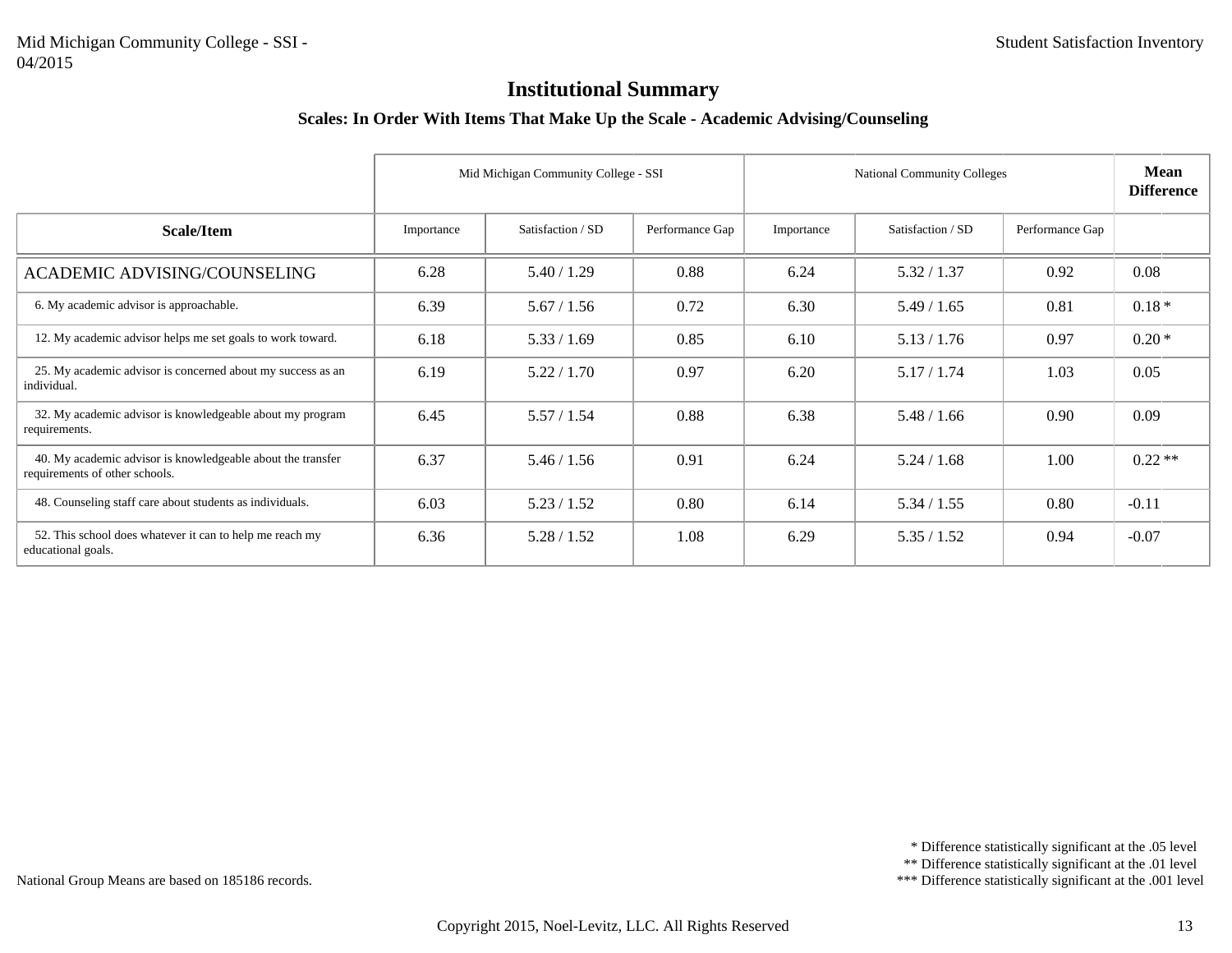#### **Scales: In Order With Items That Make Up the Scale - Academic Services**

|                                                                         | Mid Michigan Community College - SSI<br><b>National Community Colleges</b> |                   |                 |            |                   | <b>Mean</b><br><b>Difference</b> |             |
|-------------------------------------------------------------------------|----------------------------------------------------------------------------|-------------------|-----------------|------------|-------------------|----------------------------------|-------------|
| <b>Scale/Item</b>                                                       | Importance                                                                 | Satisfaction / SD | Performance Gap | Importance | Satisfaction / SD | Performance Gap                  |             |
| <b>ACADEMIC SERVICES</b>                                                | 6.15                                                                       | 5.58 / 1.02       | 0.57            | 6.14       | 5.62 / 1.06       | 0.52                             | $-0.04$     |
| 14. Library resources and services are adequate.                        | 6.22                                                                       | 5.53 / 1.46       | 0.69            | 6.19       | 5.75/1.33         | 0.44                             | $-0.22$ *** |
| 21. There are a sufficient number of study areas on campus.             | 6.08                                                                       | 5.63 / 1.44       | 0.45            | 6.09       | 5.59/1.48         | 0.50                             | 0.04        |
| 26. Library staff are helpful and approachable.                         | 5.98                                                                       | 5.43 / 1.42       | 0.55            | 6.04       | 5.70/1.37         | 0.34                             | $-0.27$ *** |
| 34. Computer labs are adequate and accessible.                          | 6.32                                                                       | 5.86 / 1.30       | 0.46            | 6.25       | 5.73/1.41         | 0.52                             | $0.13*$     |
| 42. The equipment in the lab facilities is kept up to date.             | 6.21                                                                       | 5.61 / 1.37       | 0.60            | 6.20       | 5.56 / 1.43       | 0.64                             | 0.05        |
| 50. Tutoring services are readily available.                            | 6.12                                                                       | 5.60 / 1.41       | 0.52            | 6.11       | 5.60 / 1.45       | 0.51                             | 0.00        |
| 55. Academic support services adequately meet the needs of<br>students. | 6.13                                                                       | 5.41 / 1.35       | 0.72            | 6.12       | 5.41 / 1.41       | 0.71                             | 0.00        |

\* Difference statistically significant at the .05 level

\*\* Difference statistically significant at the .01 level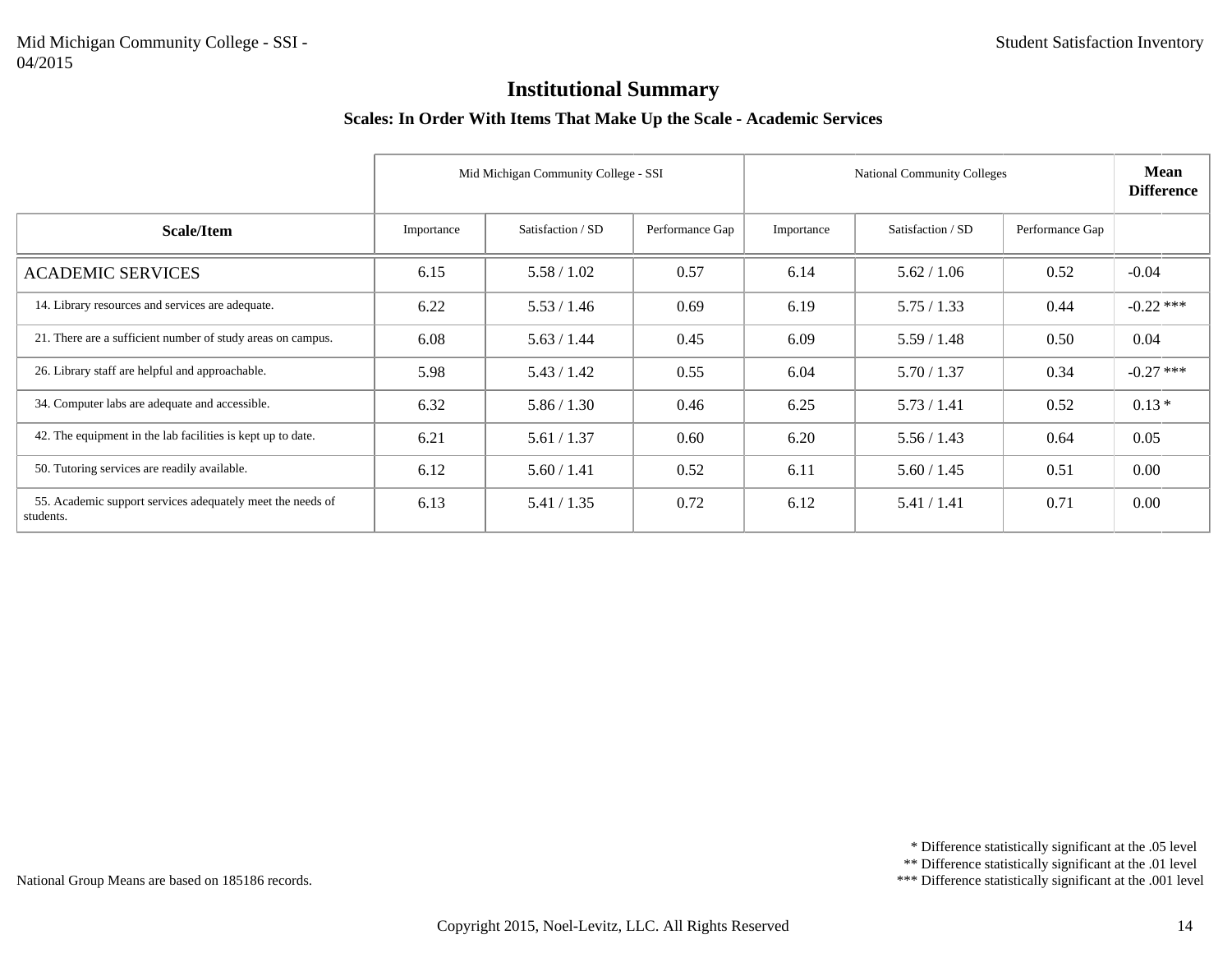#### **Scales: In Order With Items That Make Up the Scale - Admissions and Financial Aid**

|                                                                                                  |            | Mid Michigan Community College - SSI<br><b>National Community Colleges</b> |                 |            |                   |                 | Mean<br><b>Difference</b> |
|--------------------------------------------------------------------------------------------------|------------|----------------------------------------------------------------------------|-----------------|------------|-------------------|-----------------|---------------------------|
| Scale/Item                                                                                       | Importance | Satisfaction / SD                                                          | Performance Gap | Importance | Satisfaction / SD | Performance Gap |                           |
| ADMISSIONS AND FINANCIAL AID                                                                     | 6.14       | 5.33 / 1.16                                                                | 0.81            | 6.16       | 5.30 / 1.26       | 0.86            | 0.03                      |
| 7. Adequate financial aid is available for most students.                                        | 6.35       | 5.51 / 1.57                                                                | 0.84            | 6.31       | 5.37/1.67         | 0.94            | 0.14                      |
| 13. Financial aid awards are announced to students in time to be<br>helpful in college planning. | 6.08       | 5.06 / 1.67                                                                | 1.02            | 6.19       | 5.11/1.71         | 1.08            | $-0.05$                   |
| 20. Financial aid counselors are helpful.                                                        | 6.20       | 5.40 / 1.57                                                                | 0.80            | 6.19       | 5.18 / 1.71       | 1.01            | $0.22**$                  |
| 33. Admissions counselors accurately portray the campus in their<br>recruiting practices.        | 5.80       | 5.16 / 1.44                                                                | 0.64            | 5.90       | 5.28 / 1.47       | 0.62            | $-0.12$                   |
| 41. Admissions staff are knowledgeable.                                                          | 6.35       | 5.55/1.38                                                                  | 0.80            | 6.25       | 5.50 / 1.46       | 0.75            | 0.05                      |
| 49. Admissions counselors respond to prospective students' unique<br>needs and requests.         | 6.06       | 5.26 / 1.38                                                                | 0.80            | 6.07       | 5.31 / 1.49       | 0.76            | $-0.05$                   |

\* Difference statistically significant at the .05 level

\*\* Difference statistically significant at the .01 level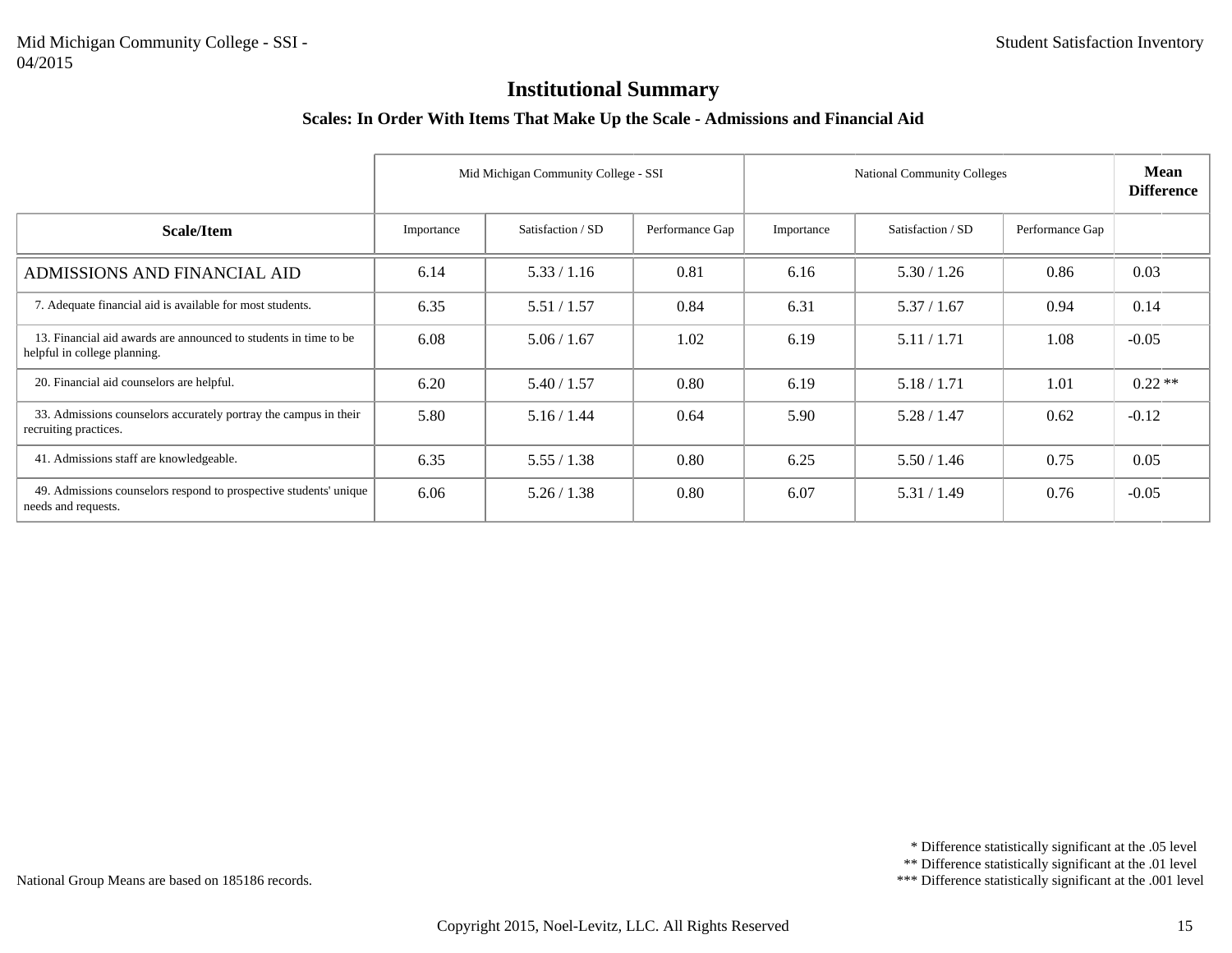#### **Scales: In Order With Items That Make Up the Scale - Campus Climate**

|                                                                                |            | Mid Michigan Community College - SSI |                 |            | <b>National Community Colleges</b> |                 |             |
|--------------------------------------------------------------------------------|------------|--------------------------------------|-----------------|------------|------------------------------------|-----------------|-------------|
| <b>Scale/Item</b>                                                              | Importance | Satisfaction / SD                    | Performance Gap | Importance | Satisfaction / SD                  | Performance Gap |             |
| <b>CAMPUS CLIMATE</b>                                                          | 6.03       | 5.35 / 1.05                          | 0.68            | 6.08       | 5.43 / 1.11                        | 0.65            | $-0.08$     |
| 1. Most students feel a sense of belonging here.                               | 5.54       | 5.36 / 1.34                          | 0.18            | 5.62       | 5.38 / 1.39                        | 0.24            | $-0.02$     |
| 2. Faculty care about me as an individual.                                     | 6.02       | 5.45 / 1.33                          | 0.57            | 6.07       | 5.45 / 1.44                        | 0.62            | 0.00        |
| 16. The college shows concern for students as individuals.                     | 6.10       | 5.17 / 1.51                          | 0.93            | 6.17       | 5.21 / 1.58                        | 0.96            | $-0.04$     |
| 22. People on this campus respect and are supportive of each other.            | 5.99       | 5.44 / 1.34                          | 0.55            | 6.07       | 5.44 / 1.40                        | 0.63            | 0.00        |
| 27. The campus staff are caring and helpful.                                   | 6.17       | 5.59/1.28                            | 0.58            | 6.15       | 5.58 / 1.34                        | 0.57            | 0.01        |
| 28. It is an enjoyable experience to be a student on this campus.              | 6.14       | 5.57 / 1.34                          | 0.57            | 6.22       | 5.60 / 1.44                        | 0.62            | $-0.03$     |
| 31. The campus is safe and secure for all students.                            | 6.40       | 5.73 / 1.32                          | 0.67            | 6.38       | 5.75/1.31                          | 0.63            | $-0.02$     |
| 36. Students are made to feel welcome on this campus.                          | 6.23       | 5.72 / 1.31                          | 0.51            | 6.24       | 5.70 / 1.36                        | 0.54            | 0.02        |
| 44. I generally know what's happening on campus.                               | 5.43       | 4.92 / 1.57                          | 0.51            | 5.63       | 5.16 / 1.55                        | 0.47            | $-0.24$ *** |
| 45. This institution has a good reputation within the community.               | 6.02       | 5.56 / 1.36                          | 0.46            | 6.12       | 5.72 / 1.37                        | 0.40            | $-0.16*$    |
| 52. This school does whatever it can to help me reach my<br>educational goals. | 6.36       | 5.28 / 1.52                          | 1.08            | 6.29       | 5.35 / 1.52                        | 0.94            | $-0.07$     |
| 57. Administrators are approachable to students.                               | 6.18       | 5.37 / 1.47                          | 0.81            | 6.12       | 5.43 / 1.48                        | 0.69            | $-0.06$     |
| 59. New student orientation services help students adjust to<br>college.       | 5.85       | 5.02 / 1.57                          | 0.83            | 5.91       | 5.38 / 1.51                        | 0.53            | $-0.36$ *** |
| 63. I seldom get the "run-around" when seeking information on<br>this campus.  | 5.99       | 5.20 / 1.57                          | 0.79            | 6.13       | 5.16 / 1.69                        | 0.97            | 0.04        |
| 67. Channels for expressing student complaints are readily<br>available.       | 5.96       | 4.77 / 1.65                          | 1.19            | 6.01       | 5.00 / 1.68                        | 1.01            | $-0.23**$   |

\* Difference statistically significant at the .05 level

\*\* Difference statistically significant at the .01 level

\*\*\* Difference statistically significant at the .001 level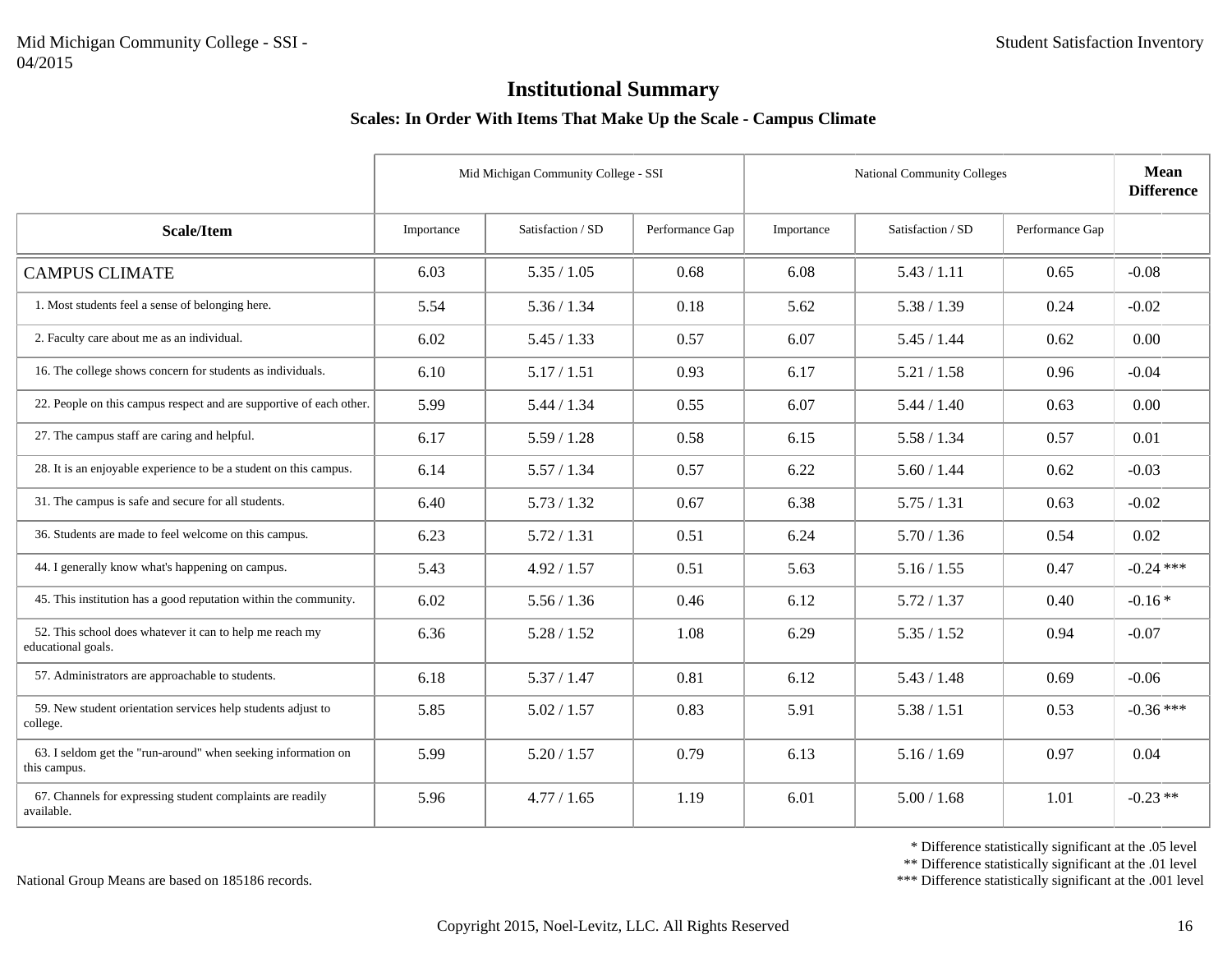#### **Scales: In Order With Items That Make Up the Scale - Campus Support Services**

|                                                                                            |            | Mid Michigan Community College - SSI |                 | <b>National Community Colleges</b> | <b>Mean</b><br><b>Difference</b> |                 |             |
|--------------------------------------------------------------------------------------------|------------|--------------------------------------|-----------------|------------------------------------|----------------------------------|-----------------|-------------|
| <b>Scale/Item</b>                                                                          | Importance | Satisfaction / SD                    | Performance Gap | Importance                         | Satisfaction / SD                | Performance Gap |             |
| <b>CAMPUS SUPPORT SERVICES</b>                                                             | 5.41       | 4.83 / 1.17                          | 0.58            | 5.60                               | 5.11 / 1.23                      | 0.49            | $-0.28$ *** |
| 10. Child care facilities are available on campus.                                         | 4.09       | 3.87 / 1.64                          | 0.22            | 4.54                               | 4.44 / 1.75                      | 0.10            | $-0.57$ *** |
| 17. Personnel in the Veterans' Services program are helpful.                               | 4.75       | 4.52 / 1.29                          | 0.23            | 5.03                               | 4.82 / 1.46                      | 0.21            | $-0.30$ *** |
| 19. This campus provides effective support services for displaced<br>homemakers.           | 4.90       | 4.62 / 1.38                          | 0.28            | 5.30                               | 4.90 / 1.45                      | 0.40            | $-0.28$ *** |
| 30. The career services office provides students with the help they<br>need to get a job.  | 5.89       | 4.87 / 1.45                          | 1.02            | 6.00                               | 5.10 / 1.52                      | 0.90            | $-0.23**$   |
| 38. The student center is a comfortable place for students to spend<br>their leisure time. | 5.74       | 5.34 / 1.51                          | 0.40            | 5.79                               | 5.40 / 1.47                      | 0.39            | $-0.06$     |
| 47. There are adequate services to help me decide upon a career.                           | 6.14       | 5.22 / 1.44                          | 0.92            | 6.13                               | 5.31 / 1.52                      | 0.82            | $-0.09$     |
| 59. New student orientation services help students adjust to<br>college.                   | 5.85       | 5.02 / 1.57                          | 0.83            | 5.91                               | 5.38 / 1.51                      | 0.53            | $-0.36$ *** |

\* Difference statistically significant at the .05 level

\*\* Difference statistically significant at the .01 level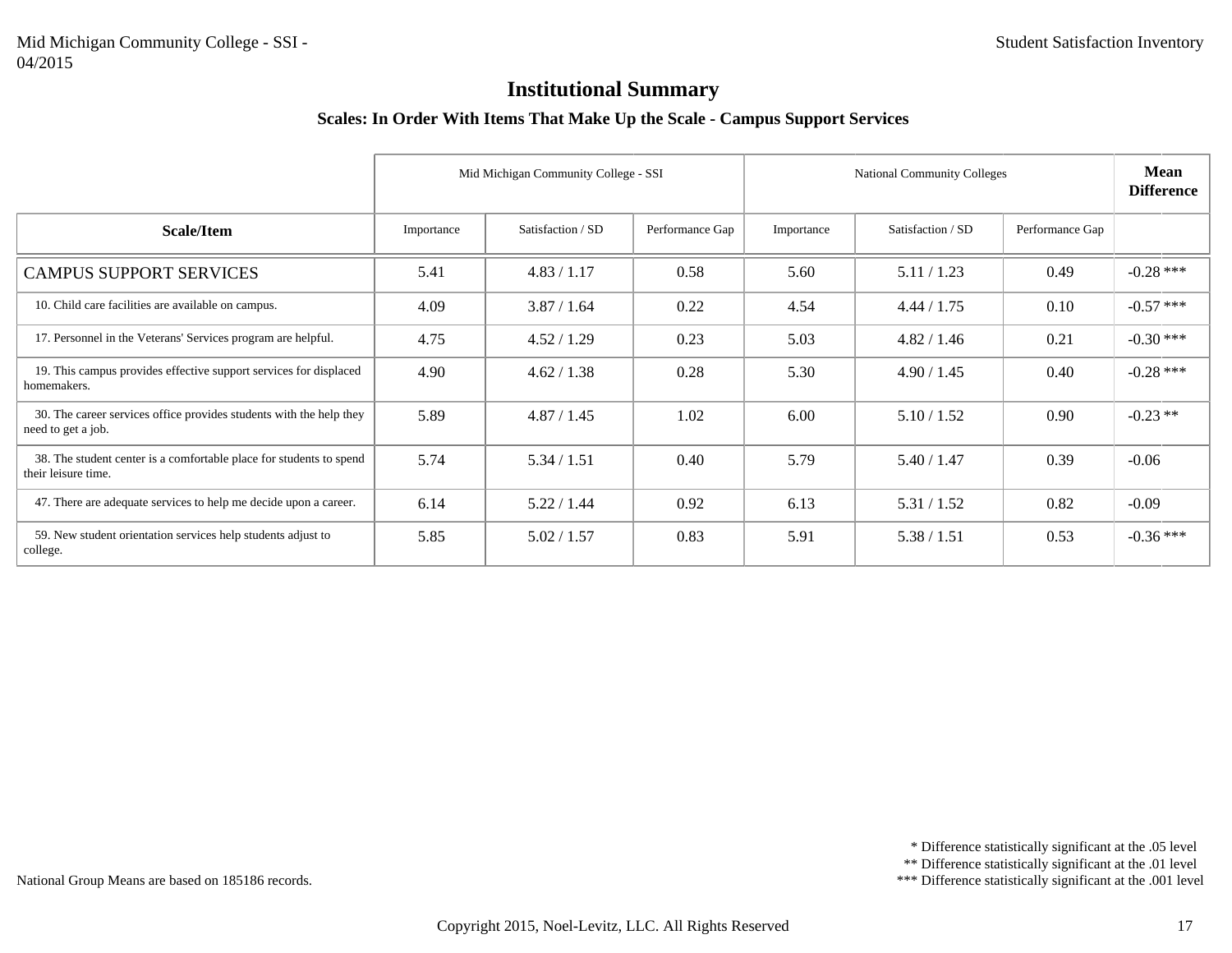#### **Scales: In Order With Items That Make Up the Scale - Concern for the Individual**

|                                                                                 | Mid Michigan Community College - SSI<br><b>National Community Colleges</b> |                   |                 |            |                   | <b>Mean</b><br><b>Difference</b> |         |
|---------------------------------------------------------------------------------|----------------------------------------------------------------------------|-------------------|-----------------|------------|-------------------|----------------------------------|---------|
| Scale/Item                                                                      | Importance                                                                 | Satisfaction / SD | Performance Gap | Importance | Satisfaction / SD | Performance Gap                  |         |
| <b>CONCERN FOR THE INDIVIDUAL</b>                                               | 6.13                                                                       | 5.31 / 1.16       | 0.82            | 6.18       | 5.34 / 1.25       | 0.84                             | $-0.03$ |
| 2. Faculty care about me as an individual.                                      | 6.02                                                                       | 5.45/1.33         | 0.57            | 6.07       | 5.45/1.44         | 0.62                             | 0.00    |
| 16. The college shows concern for students as individuals.                      | 6.10                                                                       | 5.17/1.51         | 0.93            | 6.17       | 5.21 / 1.58       | 0.96                             | $-0.04$ |
| 25. My academic advisor is concerned about my success as an<br>individual.      | 6.19                                                                       | 5.22 / 1.70       | 0.97            | 6.20       | 5.17/1.74         | 1.03                             | 0.05    |
| 29. Faculty are fair and unbiased in their treatment of individual<br>students. | 6.32                                                                       | 5.46 / 1.44       | 0.86            | 6.32       | 5.50 / 1.50       | 0.82                             | $-0.04$ |
| 48. Counseling staff care about students as individuals.                        | 6.03                                                                       | 5.23 / 1.52       | 0.80            | 6.14       | 5.34 / 1.55       | 0.80                             | $-0.11$ |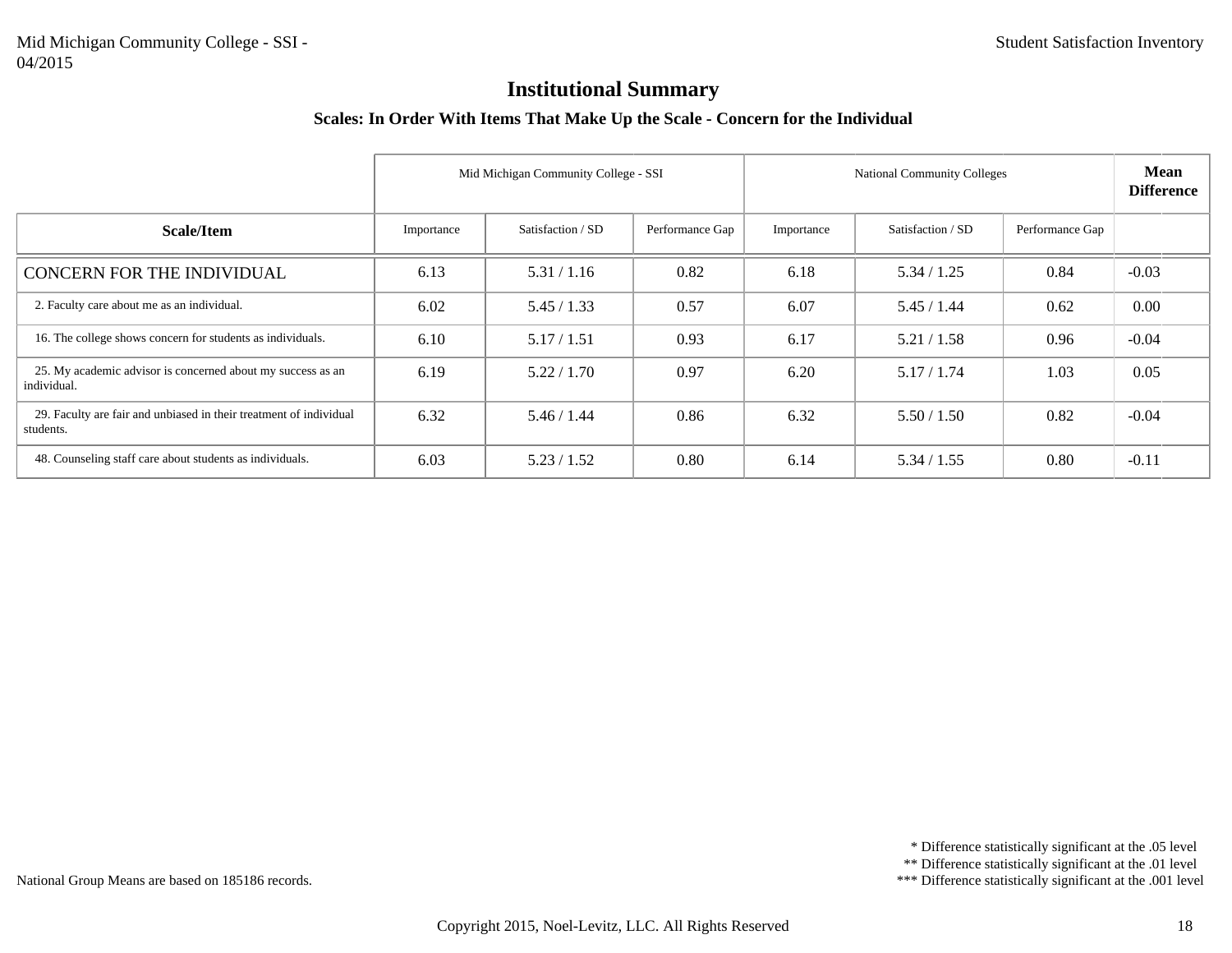#### **Scales: In Order With Items That Make Up the Scale - Instructional Effectiveness**

|                                                                                     |            | Mid Michigan Community College - SSI |                 | <b>National Community Colleges</b> |                   |                 | Mean<br><b>Difference</b> |
|-------------------------------------------------------------------------------------|------------|--------------------------------------|-----------------|------------------------------------|-------------------|-----------------|---------------------------|
| Scale/Item                                                                          | Importance | Satisfaction / SD                    | Performance Gap | Importance                         | Satisfaction / SD | Performance Gap |                           |
| <b>INSTRUCTIONAL EFFECTIVENESS</b>                                                  | 6.27       | 5.33 / 1.06                          | 0.94            | 6.27                               | 5.51 / 1.11       | 0.76            | $-0.18$ ***               |
| 2. Faculty care about me as an individual.                                          | 6.02       | 5.45 / 1.33                          | 0.57            | 6.07                               | 5.45 / 1.44       | 0.62            | 0.00                      |
| 18. The quality of instruction I receive in most of my classes is<br>excellent.     | 6.44       | 5.34 / 1.43                          | 1.10            | 6.48                               | 5.63 / 1.36       | 0.85            | $-0.29$ ***               |
| 23. Faculty are understanding of students' unique life<br>circumstances.            | 6.19       | 5.19/1.61                            | 1.00            | 6.22                               | 5.35 / 1.54       | 0.87            | $-0.16*$                  |
| 29. Faculty are fair and unbiased in their treatment of individual<br>students.     | 6.32       | 5.46 / 1.44                          | 0.86            | 6.32                               | 5.50 / 1.50       | 0.82            | $-0.04$                   |
| 37. Faculty take into consideration student differences as they<br>teach a course.  | 6.18       | 5.14 / 1.57                          | 1.04            | 6.14                               | 5.32 / 1.49       | 0.82            | $-0.18**$                 |
| 46. Faculty provide timely feedback about student progress in a<br>course.          | 6.33       | 5.00 / 1.58                          | 1.33            | 6.28                               | 5.37/1.51         | 0.91            | $-0.37$ ***               |
| 54. Faculty are interested in my academic problems.                                 | 6.14       | 5.16 / 1.46                          | 0.98            | 6.11                               | 5.29/1.52         | 0.82            | $-0.13$                   |
| 58. Nearly all of the faculty are knowledgeable in their fields.                    | 6.44       | 5.68 / 1.38                          | 0.76            | 6.40                               | 5.78 / 1.32       | 0.62            | $-0.10$                   |
| 61. Faculty are usually available after class and during office<br>hours.           | 6.24       | 5.69/1.32                            | 0.55            | 6.27                               | 5.72 / 1.36       | 0.55            | $-0.03$                   |
| 64. Nearly all classes deal with practical experiences and<br>applications.         | 6.13       | 5.22 / 1.45                          | 0.91            | 6.16                               | 5.51 / 1.39       | 0.65            | $-0.29$ ***               |
| 65. Students are notified early in the term if they are doing poorly<br>in a class. | 6.20       | 4.53 / 1.82                          | 1.67            | 6.22                               | 5.02 / 1.74       | 1.20            | $-0.49$ ***               |
| 66. Program requirements are clear and reasonable.                                  | 6.34       | 5.47/1.41                            | 0.87            | 6.35                               | 5.63 / 1.40       | 0.72            | $-0.16*$                  |

\* Difference statistically significant at the .05 level

\*\* Difference statistically significant at the .01 level

\*\*\* Difference statistically significant at the .001 level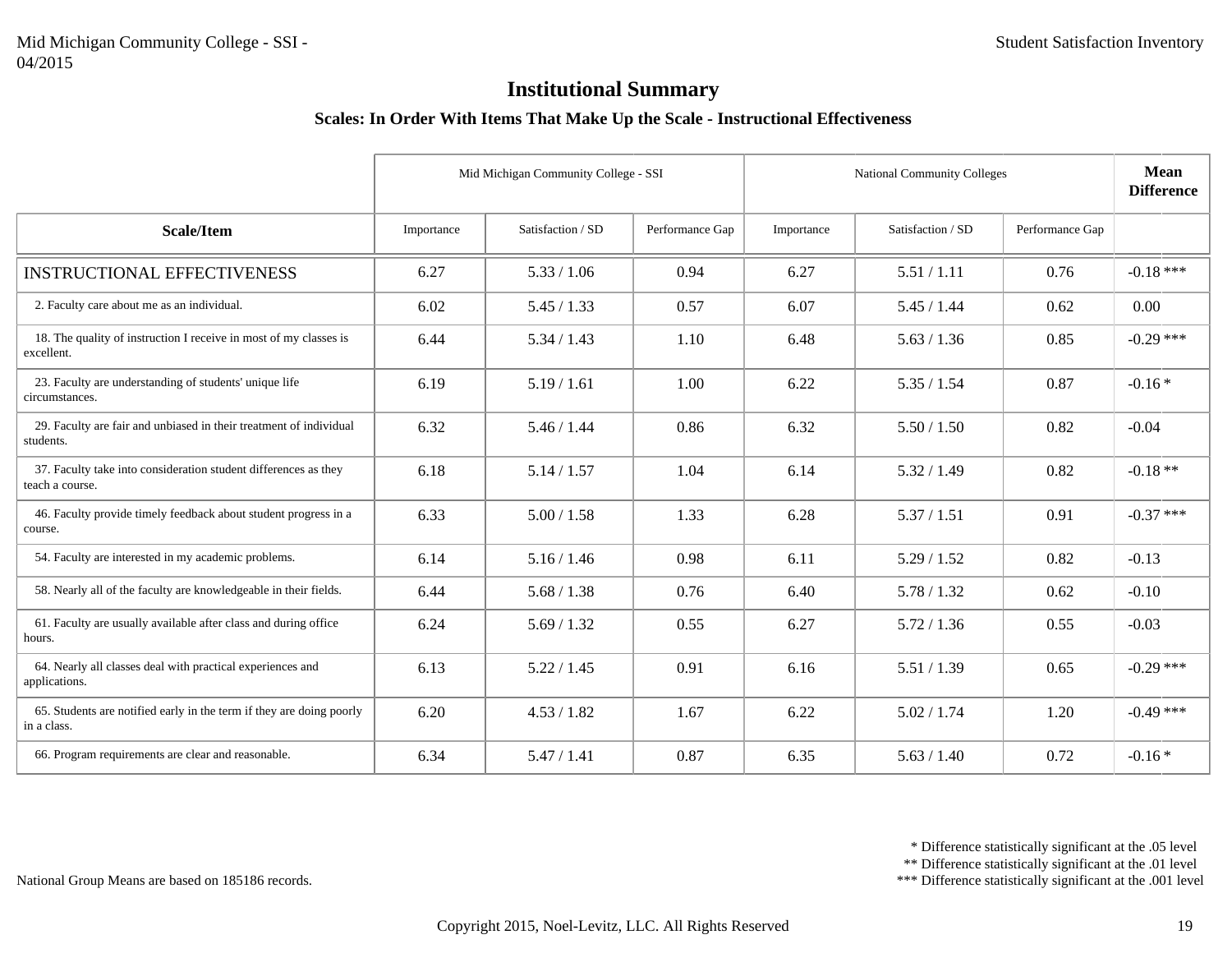#### **Scales: In Order With Items That Make Up the Scale - Instructional Effectiveness**

|                                                                 | Mid Michigan Community College - SSI<br><b>National Community Colleges</b> |                   |                 |            |                   |                 | <b>Mean</b><br><b>Difference</b> |
|-----------------------------------------------------------------|----------------------------------------------------------------------------|-------------------|-----------------|------------|-------------------|-----------------|----------------------------------|
| Scale/Item                                                      | Importance                                                                 | Satisfaction / SD | Performance Gap | Importance | Satisfaction / SD | Performance Gap |                                  |
| 69. There is a good variety of courses provided on this campus. | 6.39                                                                       | 5.54 / 1.44       | 0.85            | 6.36       | 5.71/1.40         | 0.65            | $-0.17**$                        |
| 70. I am able to experience intellectual growth here.           | 6.44                                                                       | 5.70/1.43         | 0.74            | 6.41       | 5.84 / 1.32       | 0.57            | $-0.14*$                         |

\* Difference statistically significant at the .05 level

\*\* Difference statistically significant at the .01 level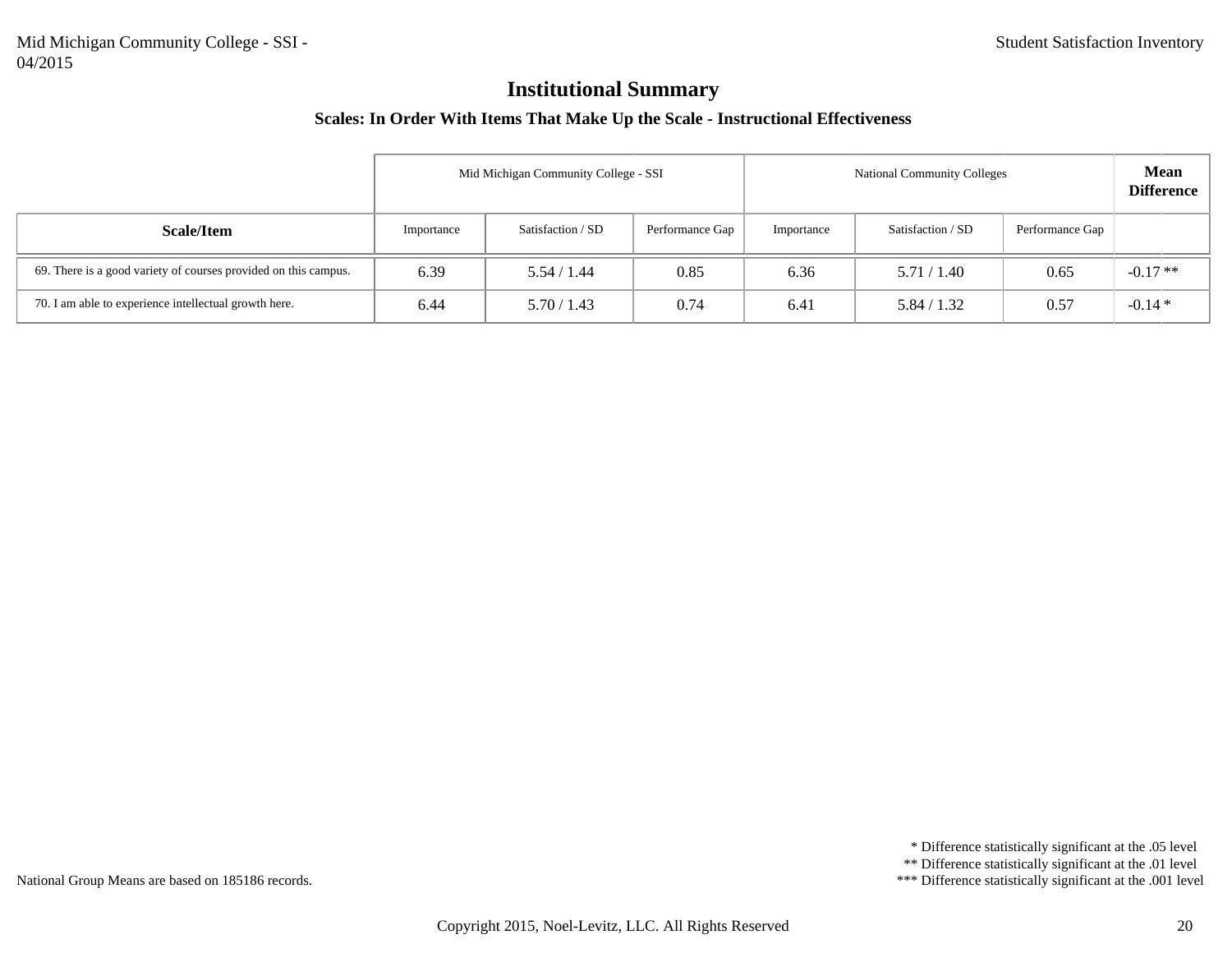#### **Scales: In Order With Items That Make Up the Scale - Registration Effectiveness**

|                                                                                                           |            | Mid Michigan Community College - SSI |                 |            | <b>National Community Colleges</b> |                 |             |
|-----------------------------------------------------------------------------------------------------------|------------|--------------------------------------|-----------------|------------|------------------------------------|-----------------|-------------|
| Scale/Item                                                                                                | Importance | Satisfaction / SD                    | Performance Gap | Importance | Satisfaction / SD                  | Performance Gap |             |
| REGISTRATION EFFECTIVENESS                                                                                | 6.24       | 5.43 / 1.05                          | 0.81            | 6.24       | 5.53 / 1.07                        | 0.71            | $-0.10*$    |
| 5. The personnel involved in registration are helpful.                                                    | 6.31       | 5.71/1.43                            | 0.60            | 6.25       | 5.41/1.59                          | 0.84            | $0.30***$   |
| 8. Classes are scheduled at times that are convenient for me.                                             | 6.52       | 5.59/1.45                            | 0.93            | 6.47       | 5.52 / 1.51                        | 0.95            | 0.07        |
| 15. I am able to register for classes I need with few conflicts.                                          | 6.36       | 5.47/1.44                            | 0.89            | 6.42       | 5.47 / 1.56                        | 0.95            | $0.00\,$    |
| 35. Policies and procedures regarding registration and course<br>selection are clear and well-publicized. | 6.22       | 5.36 / 1.49                          | 0.86            | 6.25       | 5.51 / 1.46                        | 0.74            | $-0.15*$    |
| 43. Class change (drop/add) policies are reasonable.                                                      | 6.24       | 5.52 / 1.52                          | 0.72            | 6.18       | 5.59/1.46                          | 0.59            | $-0.07$     |
| 51. There are convenient ways of paying my school bill.                                                   | 6.18       | 5.39/1.53                            | 0.79            | 6.24       | 5.62 / 1.46                        | 0.62            | $-0.23$ *** |
| 56. The business office is open during hours which are convenient<br>for most students.                   | 6.10       | 5.21 / 1.57                          | 0.89            | 6.11       | 5.52 / 1.43                        | 0.59            | $-0.31$ *** |
| 60. Billing policies are reasonable.                                                                      | 6.08       | 5.25/1.46                            | 0.83            | 6.16       | 5.48 / 1.46                        | 0.68            | $-0.23$ *** |
| 62. Bookstore staff are helpful.                                                                          | 6.11       | 5.39/1.64                            | 0.72            | 6.11       | 5.67 / 1.46                        | 0.44            | $-0.28$ *** |

\* Difference statistically significant at the .05 level

\*\* Difference statistically significant at the .01 level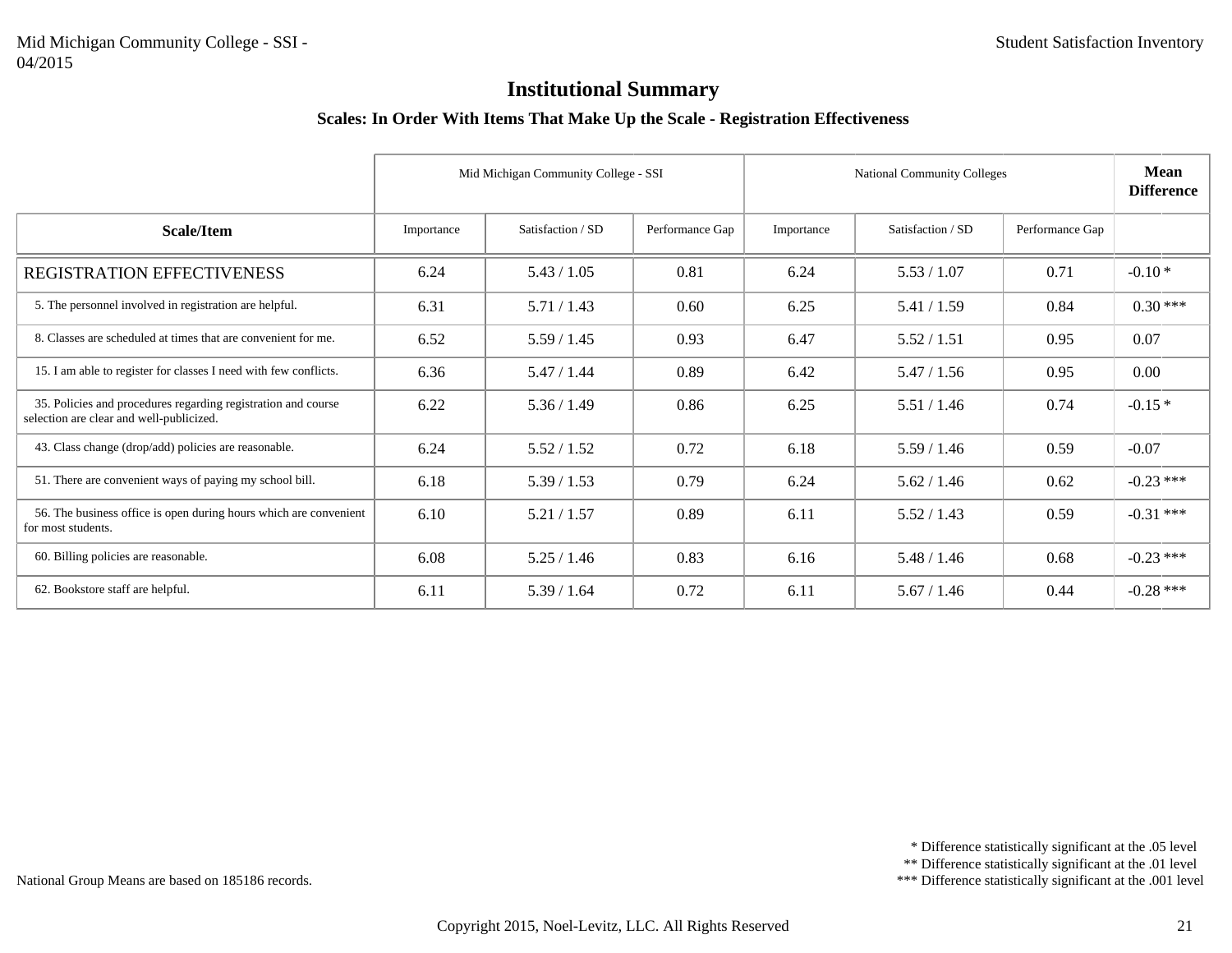#### **Scales: In Order With Items That Make Up the Scale - Responsiveness to Diverse Populations**

|                                                                |            | Mid Michigan Community College - SSI |                 | <b>National Community Colleges</b> | <b>Mean</b><br><b>Difference</b> |                 |             |
|----------------------------------------------------------------|------------|--------------------------------------|-----------------|------------------------------------|----------------------------------|-----------------|-------------|
| Scale/Item                                                     | Importance | Satisfaction / SD                    | Performance Gap | Importance                         | Satisfaction / SD                | Performance Gap |             |
| <b>RESPONSIVENESS TO DIVERSE</b><br><b>POPULATIONS</b>         |            | 5.36 / 1.26                          |                 |                                    | 5.60 / 1.27                      |                 | $-0.24$ *** |
| 81. Institution's commitment to part-time students?            |            | 5.53 / 1.44                          |                 |                                    | 5.69/1.36                        |                 | $-0.16*$    |
| 82. Institution's commitment to evening students?              |            | 5.44 / 1.44                          |                 |                                    | 5.57/1.45                        |                 | $-0.13$     |
| 83. Institution's commitment to older, returning learners?     |            | 5.36 / 1.48                          |                 |                                    | 5.67 / 1.42                      |                 | $-0.31$ *** |
| 84. Institution's commitment to under-represented populations? |            | 5.18 / 1.47                          |                 |                                    | 5.51 / 1.41                      |                 | $-0.33$ *** |
| 85. Institution's commitment to commuters?                     |            | 5.31 / 1.49                          |                 |                                    | 5.49/1.48                        |                 | $-0.18*$    |
| 86. Institution's commitment to students with disabilities?    |            | 5.28/1.52                            |                 |                                    | 5.65/1.41                        |                 | $-0.37$ *** |

\* Difference statistically significant at the .05 level

\*\* Difference statistically significant at the .01 level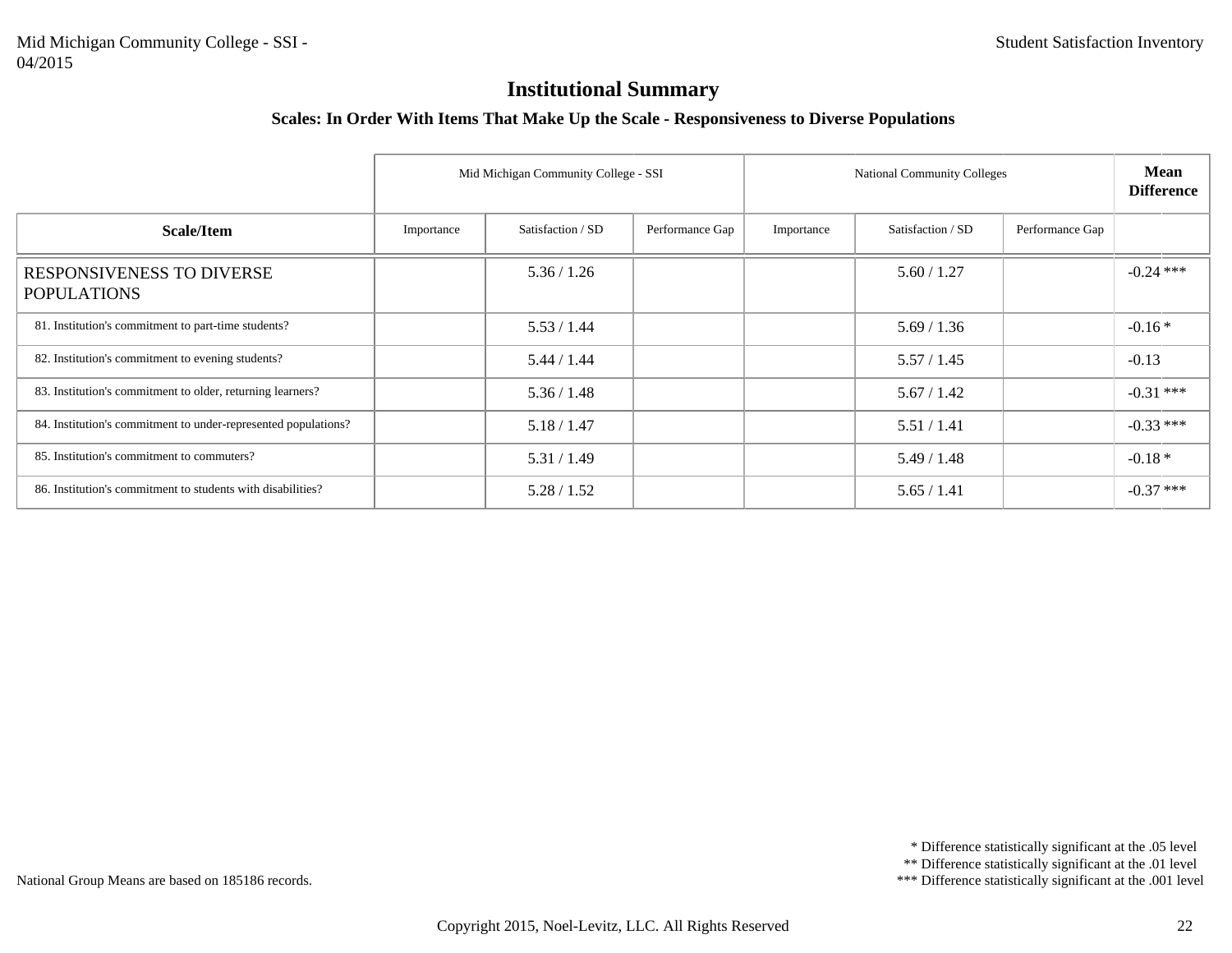#### **Scales: In Order With Items That Make Up the Scale - Safety and Security**

|                                                                | Mid Michigan Community College - SSI<br><b>National Community Colleges</b> |                   |                 |            |                   |                 | <b>Mean</b><br><b>Difference</b> |
|----------------------------------------------------------------|----------------------------------------------------------------------------|-------------------|-----------------|------------|-------------------|-----------------|----------------------------------|
| Scale/Item                                                     | Importance                                                                 | Satisfaction / SD | Performance Gap | Importance | Satisfaction / SD | Performance Gap |                                  |
| SAFETY AND SECURITY                                            | 6.01                                                                       | 5.03 / 1.15       | 0.98            | 6.10       | 5.23 / 1.20       | 0.87            | $-0.20$ ***                      |
| 4. Security staff are helpful.                                 | 5.53                                                                       | 5.02 / 1.56       | 0.51            | 5.69       | 5.19/1.56         | 0.50            | $-0.17*$                         |
| 11. Security staff respond quickly in emergencies.             | 5.90                                                                       | 4.89/1.41         | 1.01            | 6.03       | 5.16 / 1.48       | 0.87            | $-0.27$ ***                      |
| 24. Parking lots are well-lighted and secure.                  | 6.06                                                                       | 5.14/1.58         | 0.92            | 6.16       | 5.33 / 1.60       | 0.83            | $-0.19*$                         |
| 31. The campus is safe and secure for all students.            | 6.40                                                                       | 5.73/1.32         | 0.67            | 6.38       | 5.75/1.31         | 0.63            | $-0.02$                          |
| 39. The amount of student parking space on campus is adequate. | 6.17                                                                       | 4.34 / 1.98       | 1.83            | 6.21       | 4.69/1.97         | 1.52            | $-0.35$ ***                      |

\* Difference statistically significant at the .05 level

\*\* Difference statistically significant at the .01 level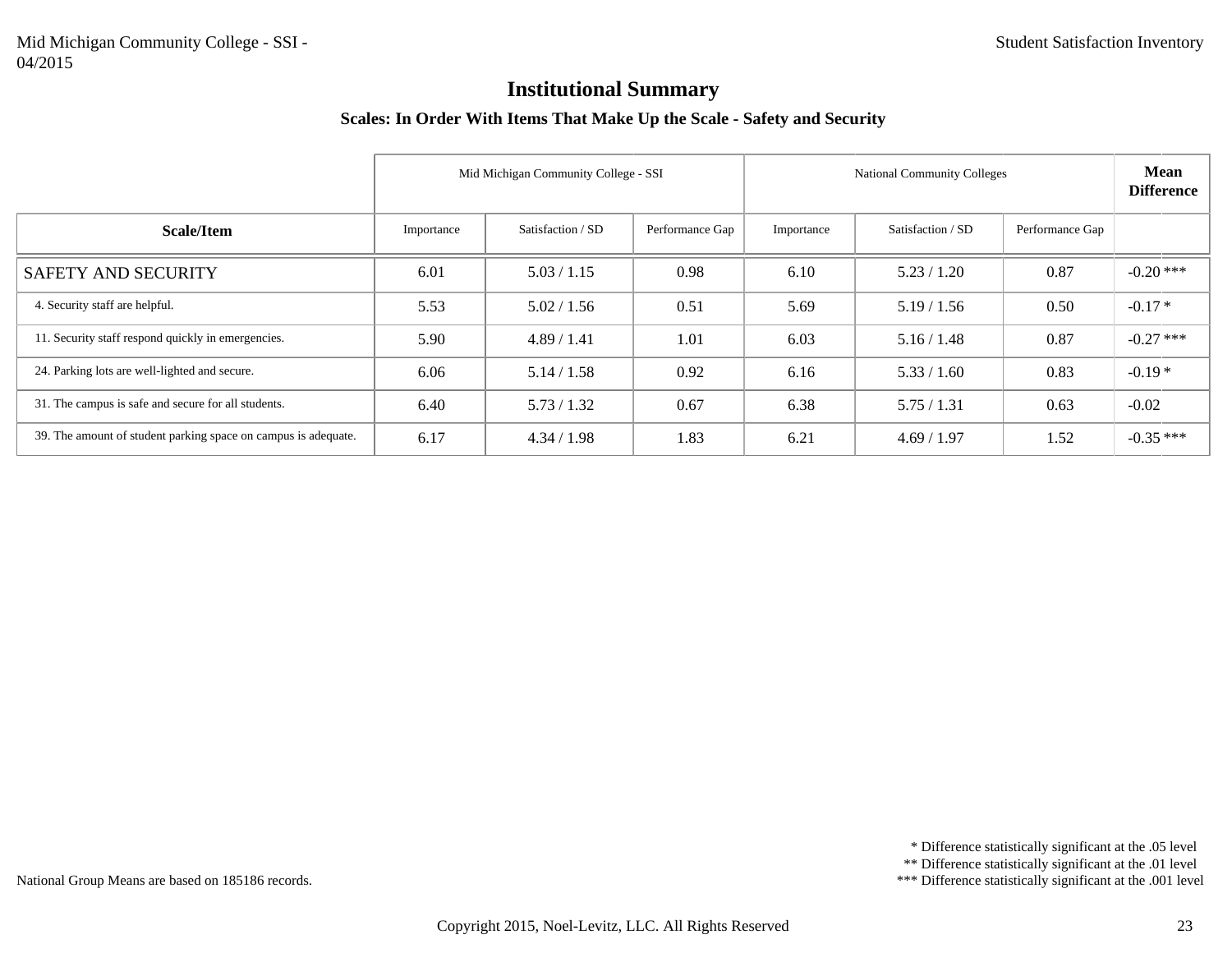#### **Scales: In Order With Items That Make Up the Scale - Service Excellence**

|                                                                               |            | Mid Michigan Community College - SSI |                 |            | National Community Colleges |                 | <b>Mean</b><br><b>Difference</b> |
|-------------------------------------------------------------------------------|------------|--------------------------------------|-----------------|------------|-----------------------------|-----------------|----------------------------------|
| <b>Scale/Item</b>                                                             | Importance | Satisfaction / SD                    | Performance Gap | Importance | Satisfaction / SD           | Performance Gap |                                  |
| <b>SERVICE EXCELLENCE</b>                                                     | 6.01       | 5.32 / 1.05                          | 0.69            | 6.06       | 5.40 / 1.11                 | 0.66            | $-0.08$                          |
| 5. The personnel involved in registration are helpful.                        | 6.31       | 5.71 / 1.43                          | 0.60            | 6.25       | 5.41 / 1.59                 | 0.84            | $0.30***$                        |
| 22. People on this campus respect and are supportive of each other.           | 5.99       | 5.44 / 1.34                          | 0.55            | 6.07       | 5.44 / 1.40                 | 0.63            | $0.00\,$                         |
| 26. Library staff are helpful and approachable.                               | 5.98       | 5.43 / 1.42                          | 0.55            | 6.04       | 5.70 / 1.37                 | 0.34            | $-0.27$ ***                      |
| 27. The campus staff are caring and helpful.                                  | 6.17       | 5.59/1.28                            | 0.58            | 6.15       | 5.58 / 1.34                 | 0.57            | 0.01                             |
| 44. I generally know what's happening on campus.                              | 5.43       | 4.92 / 1.57                          | 0.51            | 5.63       | 5.16 / 1.55                 | 0.47            | $-0.24$ ***                      |
| 57. Administrators are approachable to students.                              | 6.18       | 5.37 / 1.47                          | 0.81            | 6.12       | 5.43 / 1.48                 | 0.69            | $-0.06$                          |
| 62. Bookstore staff are helpful.                                              | 6.11       | 5.39 / 1.64                          | 0.72            | 6.11       | 5.67 / 1.46                 | 0.44            | $-0.28$ ***                      |
| 63. I seldom get the "run-around" when seeking information on<br>this campus. | 5.99       | 5.20 / 1.57                          | 0.79            | 6.13       | 5.16 / 1.69                 | 0.97            | 0.04                             |
| 67. Channels for expressing student complaints are readily<br>available.      | 5.96       | 4.77 / 1.65                          | 1.19            | 6.01       | 5.00 / 1.68                 | 1.01            | $-0.23$ **                       |

\* Difference statistically significant at the .05 level

\*\* Difference statistically significant at the .01 level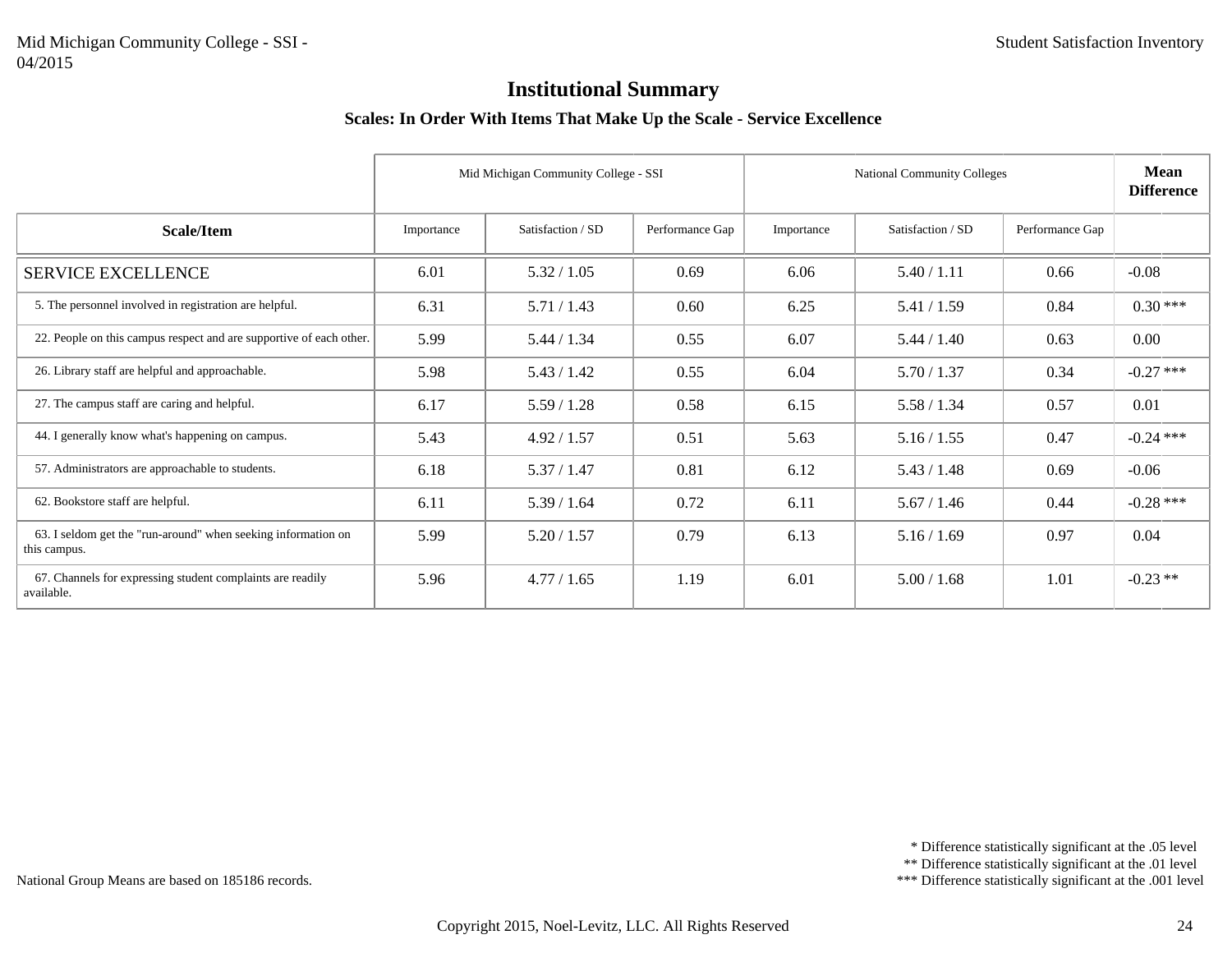#### **Scales: In Order With Items That Make Up the Scale - Student Centeredness**

|                                                                   |            | Mid Michigan Community College - SSI |                 | <b>National Community Colleges</b> | <b>Mean</b><br><b>Difference</b> |                 |         |
|-------------------------------------------------------------------|------------|--------------------------------------|-----------------|------------------------------------|----------------------------------|-----------------|---------|
| Scale/Item                                                        | Importance | Satisfaction / SD                    | Performance Gap | Importance                         | Satisfaction / SD                | Performance Gap |         |
| STUDENT CENTEREDNESS                                              | 6.06       | 5.46/1.09                            | 0.60            | 6.08                               | 5.48 / 1.18                      | 0.60            | $-0.02$ |
| 1. Most students feel a sense of belonging here.                  | 5.54       | 5.36 / 1.34                          | 0.18            | 5.62                               | 5.38 / 1.39                      | 0.24            | $-0.02$ |
| 16. The college shows concern for students as individuals.        | 6.10       | 5.17 / 1.51                          | 0.93            | 6.17                               | 5.21 / 1.58                      | 0.96            | $-0.04$ |
| 27. The campus staff are caring and helpful.                      | 6.17       | 5.59/1.28                            | 0.58            | 6.15                               | 5.58 / 1.34                      | 0.57            | 0.01    |
| 28. It is an enjoyable experience to be a student on this campus. | 6.14       | 5.57/1.34                            | 0.57            | 6.22                               | 5.60 / 1.44                      | 0.62            | $-0.03$ |
| 36. Students are made to feel welcome on this campus.             | 6.23       | 5.72/1.31                            | 0.51            | 6.24                               | 5.70/1.36                        | 0.54            | 0.02    |
| 57. Administrators are approachable to students.                  | 6.18       | 5.37/1.47                            | 0.81            | 6.12                               | 5.43 / 1.48                      | 0.69            | $-0.06$ |

\* Difference statistically significant at the .05 level

\*\* Difference statistically significant at the .01 level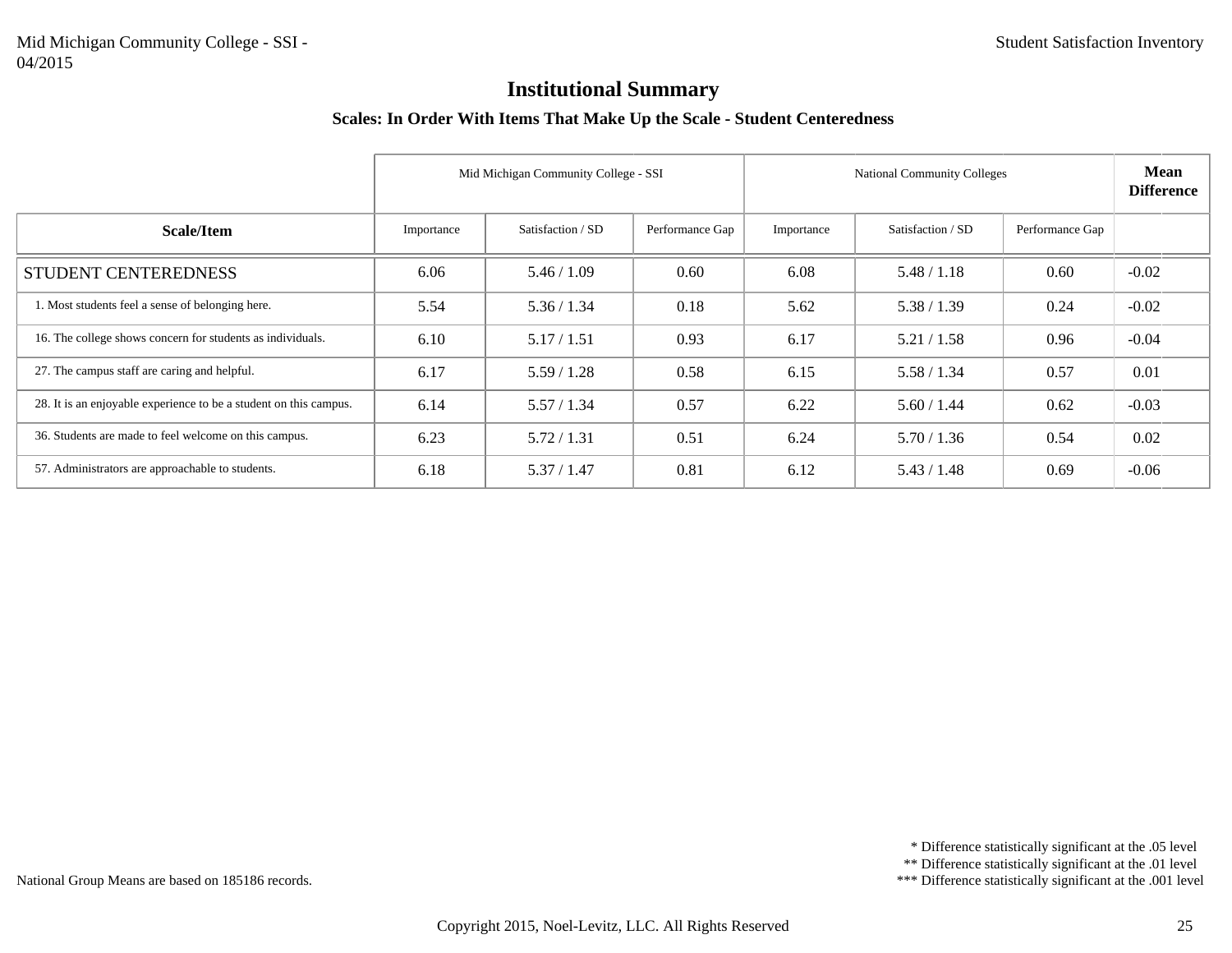#### **Items: In Sequential Order**

|                                                                                                  |            | Mid Michigan Community College - SSI |                 |            | <b>National Community Colleges</b> |                 | Mean<br><b>Difference</b> |
|--------------------------------------------------------------------------------------------------|------------|--------------------------------------|-----------------|------------|------------------------------------|-----------------|---------------------------|
| <b>Item</b>                                                                                      | Importance | Satisfaction / SD                    | Performance Gap | Importance | Satisfaction / SD                  | Performance Gap |                           |
| 1. Most students feel a sense of belonging here.                                                 | 5.54       | 5.36 / 1.34                          | 0.18            | 5.62       | 5.38 / 1.39                        | 0.24            | $-0.02$                   |
| 2. Faculty care about me as an individual.                                                       | 6.02       | 5.45 / 1.33                          | 0.57            | 6.07       | 5.45 / 1.44                        | 0.62            | 0.00                      |
| 3. The quality of instruction in the vocational/technical programs is<br>excellent.              | 5.80       | 5.19 / 1.34                          | 0.61            | 6.15       | 5.47 / 1.37                        | 0.68            | $-0.28$ ***               |
| 4. Security staff are helpful.                                                                   | 5.53       | 5.02 / 1.56                          | 0.51            | 5.69       | 5.19/1.56                          | 0.50            | $-0.17*$                  |
| 5. The personnel involved in registration are helpful.                                           | 6.31       | 5.71/1.43                            | 0.60            | 6.25       | 5.41 / 1.59                        | 0.84            | $0.30***$                 |
| 6. My academic advisor is approachable.                                                          | 6.39       | 5.67 / 1.56                          | 0.72            | 6.30       | 5.49 / 1.65                        | 0.81            | $0.18*$                   |
| 7. Adequate financial aid is available for most students.                                        | 6.35       | 5.51 / 1.57                          | 0.84            | 6.31       | 5.37/1.67                          | 0.94            | 0.14                      |
| 8. Classes are scheduled at times that are convenient for me.                                    | 6.52       | 5.59/1.45                            | 0.93            | 6.47       | 5.52 / 1.51                        | 0.95            | 0.07                      |
| 9. Internships or practical experiences are provided in my degree/<br>certificate program.       | 5.88       | 4.75/1.50                            | 1.13            | 6.00       | 5.09/1.62                          | 0.91            | $-0.34$ ***               |
| 10. Child care facilities are available on campus.                                               | 4.09       | 3.87 / 1.64                          | 0.22            | 4.54       | 4.44 / 1.75                        | 0.10            | $-0.57$ ***               |
| 11. Security staff respond quickly in emergencies.                                               | 5.90       | 4.89 / 1.41                          | 1.01            | 6.03       | 5.16 / 1.48                        | 0.87            | $-0.27$ ***               |
| 12. My academic advisor helps me set goals to work toward.                                       | 6.18       | 5.33 / 1.69                          | 0.85            | 6.10       | 5.13 / 1.76                        | 0.97            | $0.20*$                   |
| 13. Financial aid awards are announced to students in time to be<br>helpful in college planning. | 6.08       | 5.06 / 1.67                          | 1.02            | 6.19       | 5.11 / 1.71                        | 1.08            | $-0.05$                   |
| 14. Library resources and services are adequate.                                                 | 6.22       | 5.53 / 1.46                          | 0.69            | 6.19       | 5.75/1.33                          | 0.44            | $-0.22$ ***               |
| 15. I am able to register for classes I need with few conflicts.                                 | 6.36       | 5.47 / 1.44                          | 0.89            | 6.42       | 5.47/1.56                          | 0.95            | 0.00                      |
| 16. The college shows concern for students as individuals.                                       | 6.10       | 5.17 / 1.51                          | 0.93            | 6.17       | 5.21 / 1.58                        | 0.96            | $-0.04$                   |

\* Difference statistically significant at the .05 level

\*\* Difference statistically significant at the .01 level

\*\*\* Difference statistically significant at the .001 level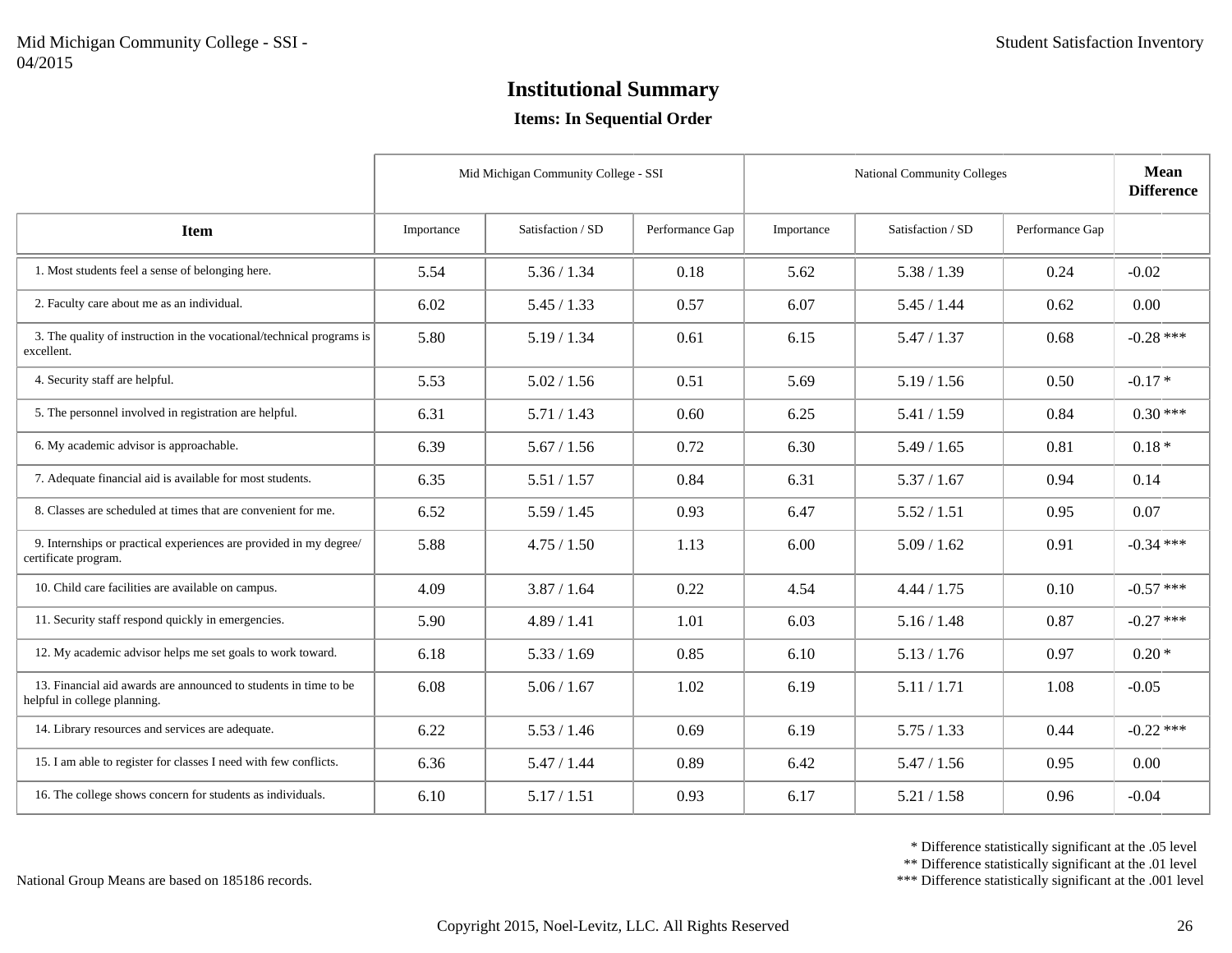#### **Items: In Sequential Order**

|                                                                                           | Mid Michigan Community College - SSI |                   |                 | <b>National Community Colleges</b> | Mean<br><b>Difference</b> |                 |             |
|-------------------------------------------------------------------------------------------|--------------------------------------|-------------------|-----------------|------------------------------------|---------------------------|-----------------|-------------|
| <b>Item</b>                                                                               | Importance                           | Satisfaction / SD | Performance Gap | Importance                         | Satisfaction / SD         | Performance Gap |             |
| 17. Personnel in the Veterans' Services program are helpful.                              | 4.75                                 | 4.52 / 1.29       | 0.23            | 5.03                               | 4.82 / 1.46               | 0.21            | $-0.30$ *** |
| 18. The quality of instruction I receive in most of my classes is<br>excellent.           | 6.44                                 | 5.34 / 1.43       | 1.10            | 6.48                               | 5.63 / 1.36               | 0.85            | $-0.29$ *** |
| 19. This campus provides effective support services for displaced<br>homemakers.          | 4.90                                 | 4.62 / 1.38       | 0.28            | 5.30                               | 4.90 / 1.45               | 0.40            | $-0.28$ *** |
| 20. Financial aid counselors are helpful.                                                 | 6.20                                 | 5.40 / 1.57       | 0.80            | 6.19                               | 5.18 / 1.71               | 1.01            | $0.22**$    |
| 21. There are a sufficient number of study areas on campus.                               | 6.08                                 | 5.63 / 1.44       | 0.45            | 6.09                               | 5.59/1.48                 | 0.50            | 0.04        |
| 22. People on this campus respect and are supportive of each other.                       | 5.99                                 | 5.44 / 1.34       | 0.55            | 6.07                               | 5.44 / 1.40               | 0.63            | 0.00        |
| 23. Faculty are understanding of students' unique life<br>circumstances.                  | 6.19                                 | 5.19 / 1.61       | 1.00            | 6.22                               | 5.35 / 1.54               | 0.87            | $-0.16*$    |
| 24. Parking lots are well-lighted and secure.                                             | 6.06                                 | 5.14 / 1.58       | 0.92            | 6.16                               | 5.33 / 1.60               | 0.83            | $-0.19*$    |
| 25. My academic advisor is concerned about my success as an<br>individual.                | 6.19                                 | 5.22 / 1.70       | 0.97            | 6.20                               | 5.17 / 1.74               | 1.03            | 0.05        |
| 26. Library staff are helpful and approachable.                                           | 5.98                                 | 5.43 / 1.42       | 0.55            | 6.04                               | 5.70 / 1.37               | 0.34            | $-0.27$ *** |
| 27. The campus staff are caring and helpful.                                              | 6.17                                 | 5.59/1.28         | 0.58            | 6.15                               | 5.58 / 1.34               | 0.57            | 0.01        |
| 28. It is an enjoyable experience to be a student on this campus.                         | 6.14                                 | 5.57 / 1.34       | 0.57            | 6.22                               | 5.60 / 1.44               | 0.62            | $-0.03$     |
| 29. Faculty are fair and unbiased in their treatment of individual<br>students.           | 6.32                                 | 5.46 / 1.44       | 0.86            | 6.32                               | 5.50 / 1.50               | 0.82            | $-0.04$     |
| 30. The career services office provides students with the help they<br>need to get a job. | 5.89                                 | 4.87 / 1.45       | 1.02            | 6.00                               | 5.10 / 1.52               | 0.90            | $-0.23$ **  |
| 31. The campus is safe and secure for all students.                                       | 6.40                                 | 5.73 / 1.32       | 0.67            | 6.38                               | 5.75/1.31                 | 0.63            | $-0.02$     |

\* Difference statistically significant at the .05 level

\*\* Difference statistically significant at the .01 level

\*\*\* Difference statistically significant at the .001 level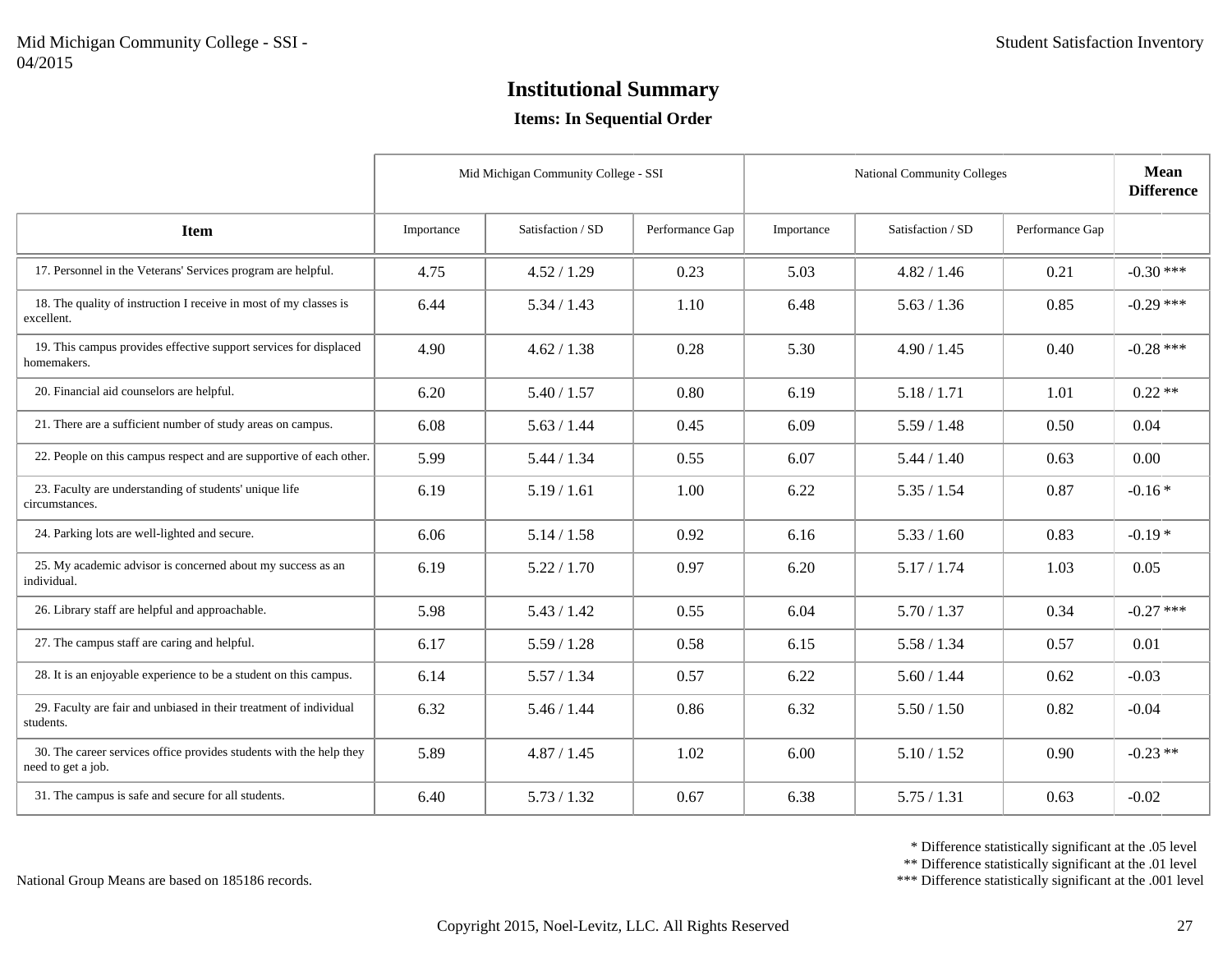#### **Items: In Sequential Order**

|                                                                                                           | Mid Michigan Community College - SSI |                   |                 | <b>National Community Colleges</b> | <b>Mean</b><br><b>Difference</b> |                 |             |
|-----------------------------------------------------------------------------------------------------------|--------------------------------------|-------------------|-----------------|------------------------------------|----------------------------------|-----------------|-------------|
| <b>Item</b>                                                                                               | Importance                           | Satisfaction / SD | Performance Gap | Importance                         | Satisfaction / SD                | Performance Gap |             |
| 32. My academic advisor is knowledgeable about my program<br>requirements.                                | 6.45                                 | 5.57/1.54         | 0.88            | 6.38                               | 5.48 / 1.66                      | 0.90            | 0.09        |
| 33. Admissions counselors accurately portray the campus in their<br>recruiting practices.                 | 5.80                                 | 5.16 / 1.44       | 0.64            | 5.90                               | 5.28 / 1.47                      | 0.62            | $-0.12$     |
| 34. Computer labs are adequate and accessible.                                                            | 6.32                                 | 5.86 / 1.30       | 0.46            | 6.25                               | 5.73/1.41                        | 0.52            | $0.13*$     |
| 35. Policies and procedures regarding registration and course<br>selection are clear and well-publicized. | 6.22                                 | 5.36 / 1.49       | 0.86            | 6.25                               | 5.51 / 1.46                      | 0.74            | $-0.15*$    |
| 36. Students are made to feel welcome on this campus.                                                     | 6.23                                 | 5.72 / 1.31       | 0.51            | 6.24                               | 5.70 / 1.36                      | 0.54            | 0.02        |
| 37. Faculty take into consideration student differences as they<br>teach a course.                        | 6.18                                 | 5.14 / 1.57       | 1.04            | 6.14                               | 5.32 / 1.49                      | 0.82            | $-0.18**$   |
| 38. The student center is a comfortable place for students to spend<br>their leisure time.                | 5.74                                 | 5.34 / 1.51       | 0.40            | 5.79                               | 5.40 / 1.47                      | 0.39            | $-0.06$     |
| 39. The amount of student parking space on campus is adequate.                                            | 6.17                                 | 4.34 / 1.98       | 1.83            | 6.21                               | 4.69 / 1.97                      | 1.52            | $-0.35$ *** |
| 40. My academic advisor is knowledgeable about the transfer<br>requirements of other schools.             | 6.37                                 | 5.46 / 1.56       | 0.91            | 6.24                               | 5.24 / 1.68                      | 1.00            | $0.22**$    |
| 41. Admissions staff are knowledgeable.                                                                   | 6.35                                 | 5.55 / 1.38       | 0.80            | 6.25                               | 5.50 / 1.46                      | 0.75            | 0.05        |
| 42. The equipment in the lab facilities is kept up to date.                                               | 6.21                                 | 5.61 / 1.37       | 0.60            | 6.20                               | 5.56 / 1.43                      | 0.64            | 0.05        |
| 43. Class change (drop/add) policies are reasonable.                                                      | 6.24                                 | 5.52 / 1.52       | 0.72            | 6.18                               | 5.59/1.46                        | 0.59            | $-0.07$     |
| 44. I generally know what's happening on campus.                                                          | 5.43                                 | 4.92 / 1.57       | 0.51            | 5.63                               | 5.16 / 1.55                      | 0.47            | $-0.24$ *** |
| 45. This institution has a good reputation within the community.                                          | 6.02                                 | 5.56 / 1.36       | 0.46            | 6.12                               | 5.72 / 1.37                      | 0.40            | $-0.16*$    |
| 46. Faculty provide timely feedback about student progress in a<br>course.                                | 6.33                                 | 5.00 / 1.58       | 1.33            | 6.28                               | 5.37 / 1.51                      | 0.91            | $-0.37$ *** |

\* Difference statistically significant at the .05 level

\*\* Difference statistically significant at the .01 level

\*\*\* Difference statistically significant at the .001 level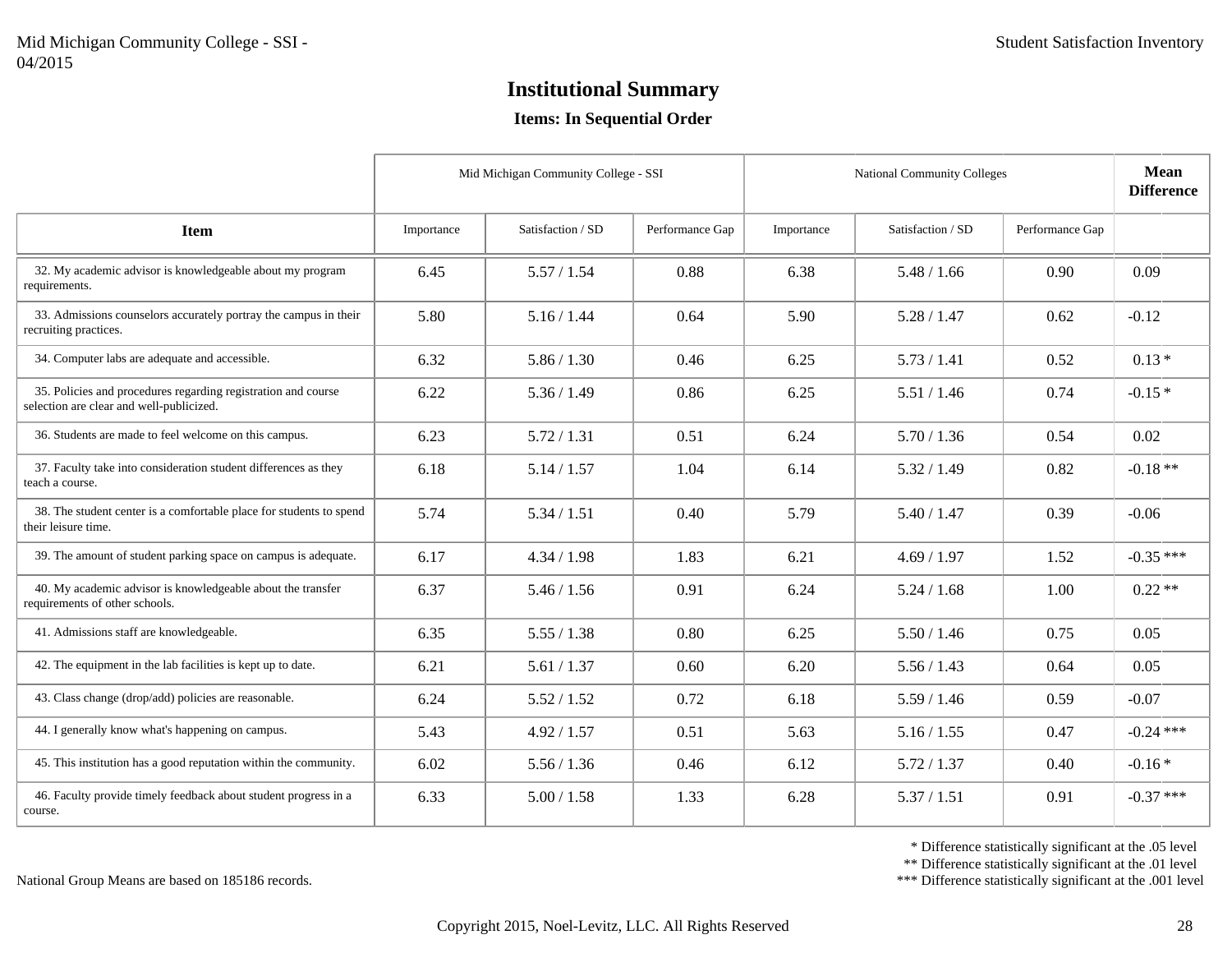#### **Items: In Sequential Order**

|                                                                                          | Mid Michigan Community College - SSI |                   |                 | <b>National Community Colleges</b> | <b>Mean</b><br><b>Difference</b> |                 |             |
|------------------------------------------------------------------------------------------|--------------------------------------|-------------------|-----------------|------------------------------------|----------------------------------|-----------------|-------------|
| <b>Item</b>                                                                              | Importance                           | Satisfaction / SD | Performance Gap | Importance                         | Satisfaction / SD                | Performance Gap |             |
| 47. There are adequate services to help me decide upon a career.                         | 6.14                                 | 5.22 / 1.44       | 0.92            | 6.13                               | 5.31 / 1.52                      | 0.82            | $-0.09$     |
| 48. Counseling staff care about students as individuals.                                 | 6.03                                 | 5.23 / 1.52       | 0.80            | 6.14                               | 5.34 / 1.55                      | 0.80            | $-0.11$     |
| 49. Admissions counselors respond to prospective students' unique<br>needs and requests. | 6.06                                 | 5.26 / 1.38       | 0.80            | 6.07                               | 5.31 / 1.49                      | 0.76            | $-0.05$     |
| 50. Tutoring services are readily available.                                             | 6.12                                 | 5.60 / 1.41       | 0.52            | 6.11                               | 5.60 / 1.45                      | 0.51            | 0.00        |
| 51. There are convenient ways of paying my school bill.                                  | 6.18                                 | 5.39 / 1.53       | 0.79            | 6.24                               | 5.62 / 1.46                      | 0.62            | $-0.23$ *** |
| 52. This school does whatever it can to help me reach my<br>educational goals.           | 6.36                                 | 5.28 / 1.52       | 1.08            | 6.29                               | 5.35 / 1.52                      | 0.94            | $-0.07$     |
| 53. The assessment and course placement procedures are<br>reasonable.                    | 6.11                                 | 5.38 / 1.42       | 0.73            | 6.12                               | 5.47/1.43                        | 0.65            | $-0.09$     |
| 54. Faculty are interested in my academic problems.                                      | 6.14                                 | 5.16 / 1.46       | 0.98            | 6.11                               | 5.29/1.52                        | 0.82            | $-0.13$     |
| 55. Academic support services adequately meet the needs of<br>students.                  | 6.13                                 | 5.41 / 1.35       | 0.72            | 6.12                               | 5.41 / 1.41                      | 0.71            | 0.00        |
| 56. The business office is open during hours which are convenient<br>for most students.  | 6.10                                 | 5.21 / 1.57       | 0.89            | 6.11                               | 5.52 / 1.43                      | 0.59            | $-0.31$ *** |
| 57. Administrators are approachable to students.                                         | 6.18                                 | 5.37 / 1.47       | 0.81            | 6.12                               | 5.43 / 1.48                      | 0.69            | $-0.06$     |
| 58. Nearly all of the faculty are knowledgeable in their fields.                         | 6.44                                 | 5.68 / 1.38       | 0.76            | 6.40                               | 5.78 / 1.32                      | 0.62            | $-0.10$     |
| 59. New student orientation services help students adjust to<br>college.                 | 5.85                                 | 5.02 / 1.57       | 0.83            | 5.91                               | 5.38 / 1.51                      | 0.53            | $-0.36$ *** |
| 60. Billing policies are reasonable.                                                     | 6.08                                 | 5.25/1.46         | 0.83            | 6.16                               | 5.48 / 1.46                      | 0.68            | $-0.23$ *** |
| 61. Faculty are usually available after class and during office<br>hours.                | 6.24                                 | 5.69 / 1.32       | 0.55            | 6.27                               | 5.72 / 1.36                      | 0.55            | $-0.03$     |

\* Difference statistically significant at the .05 level

\*\* Difference statistically significant at the .01 level

\*\*\* Difference statistically significant at the .001 level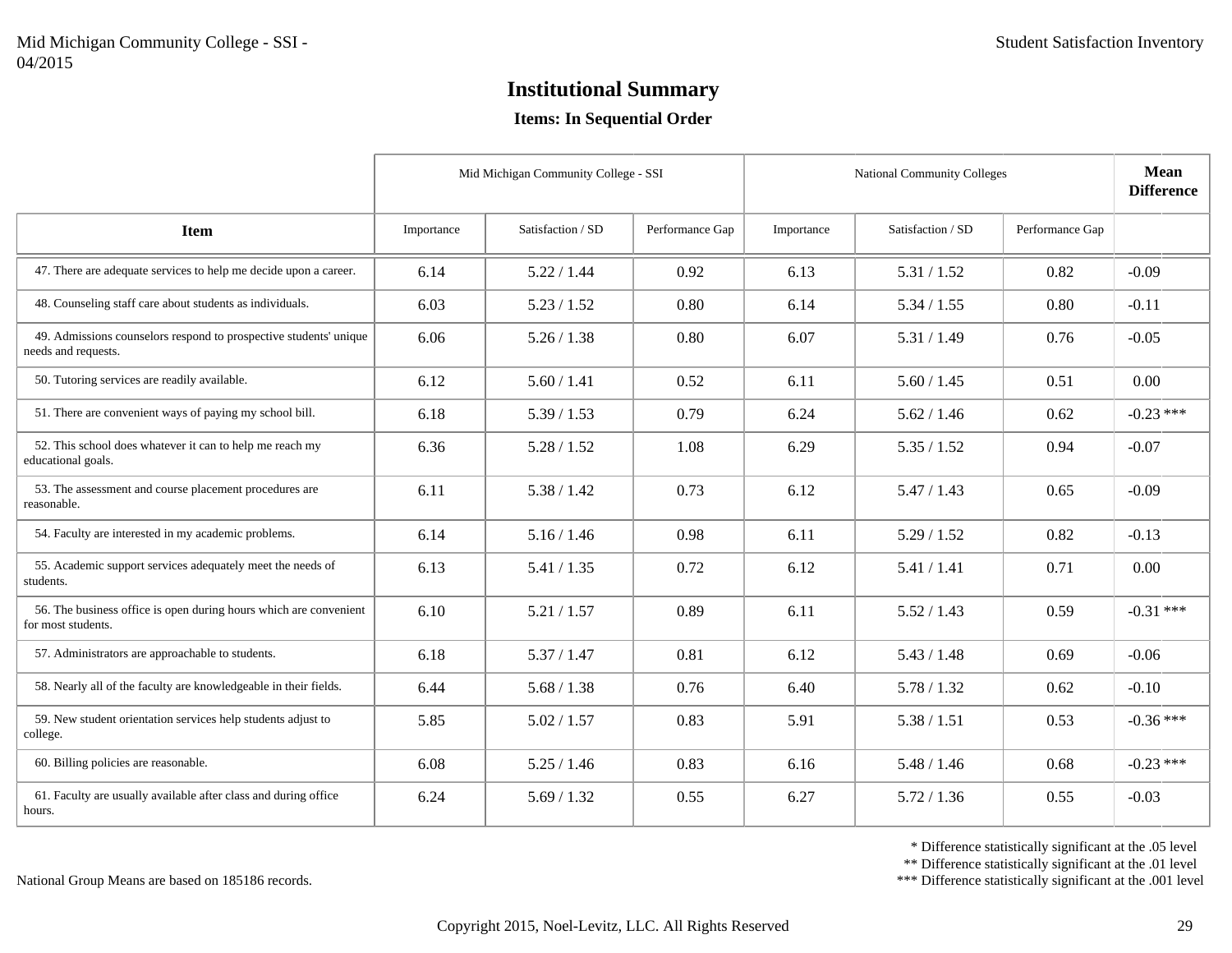#### **Items: In Sequential Order**

|                                                                                     | Mid Michigan Community College - SSI |                   |                 | <b>National Community Colleges</b> | <b>Mean</b><br><b>Difference</b> |                 |             |
|-------------------------------------------------------------------------------------|--------------------------------------|-------------------|-----------------|------------------------------------|----------------------------------|-----------------|-------------|
| <b>Item</b>                                                                         | Importance                           | Satisfaction / SD | Performance Gap | Importance                         | Satisfaction / SD                | Performance Gap |             |
| 62. Bookstore staff are helpful.                                                    | 6.11                                 | 5.39 / 1.64       | 0.72            | 6.11                               | 5.67 / 1.46                      | 0.44            | $-0.28$ *** |
| 63. I seldom get the "run-around" when seeking information on<br>this campus.       | 5.99                                 | 5.20 / 1.57       | 0.79            | 6.13                               | 5.16 / 1.69                      | 0.97            | 0.04        |
| 64. Nearly all classes deal with practical experiences and<br>applications.         | 6.13                                 | 5.22 / 1.45       | 0.91            | 6.16                               | 5.51 / 1.39                      | 0.65            | $-0.29$ *** |
| 65. Students are notified early in the term if they are doing poorly<br>in a class. | 6.20                                 | 4.53 / 1.82       | 1.67            | 6.22                               | 5.02 / 1.74                      | 1.20            | $-0.49$ *** |
| 66. Program requirements are clear and reasonable.                                  | 6.34                                 | 5.47 / 1.41       | 0.87            | 6.35                               | 5.63 / 1.40                      | 0.72            | $-0.16*$    |
| 67. Channels for expressing student complaints are readily<br>available.            | 5.96                                 | 4.77 / 1.65       | 1.19            | 6.01                               | 5.00 / 1.68                      | 1.01            | $-0.23**$   |
| 68. On the whole, the campus is well-maintained.                                    | 6.35                                 | 5.96 / 1.25       | 0.39            | 6.25                               | 5.91 / 1.28                      | 0.34            | 0.05        |
| 69. There is a good variety of courses provided on this campus.                     | 6.39                                 | 5.54 / 1.44       | 0.85            | 6.36                               | 5.71/1.40                        | 0.65            | $-0.17**$   |
| 70. I am able to experience intellectual growth here.                               | 6.44                                 | 5.70 / 1.43       | 0.74            | 6.41                               | 5.84 / 1.32                      | 0.57            | $-0.14*$    |
| 71. Campus item 1                                                                   | 5.22                                 | 4.58 / 1.94       | 0.64            |                                    |                                  |                 |             |
| 72. Campus item 2                                                                   | 6.11                                 | 4.92 / 1.82       | 1.19            |                                    |                                  |                 |             |
| 73. Campus item 3                                                                   | 5.12                                 | 4.68 / 1.54       | 0.44            |                                    |                                  |                 |             |
| 74. Campus item 4                                                                   | 4.95                                 | 4.59 / 1.57       | 0.36            |                                    |                                  |                 |             |
| 75. Campus item 5                                                                   | 5.49                                 | 3.96 / 1.86       | 1.53            |                                    |                                  |                 |             |
| 76. Campus item 6                                                                   | 4.87                                 | 4.50 / 1.46       | 0.37            |                                    |                                  |                 |             |
| 77. Campus item 7                                                                   | 5.06                                 | 3.70 / 1.72       | 1.36            |                                    |                                  |                 |             |

\* Difference statistically significant at the .05 level

\*\* Difference statistically significant at the .01 level

\*\*\* Difference statistically significant at the .001 level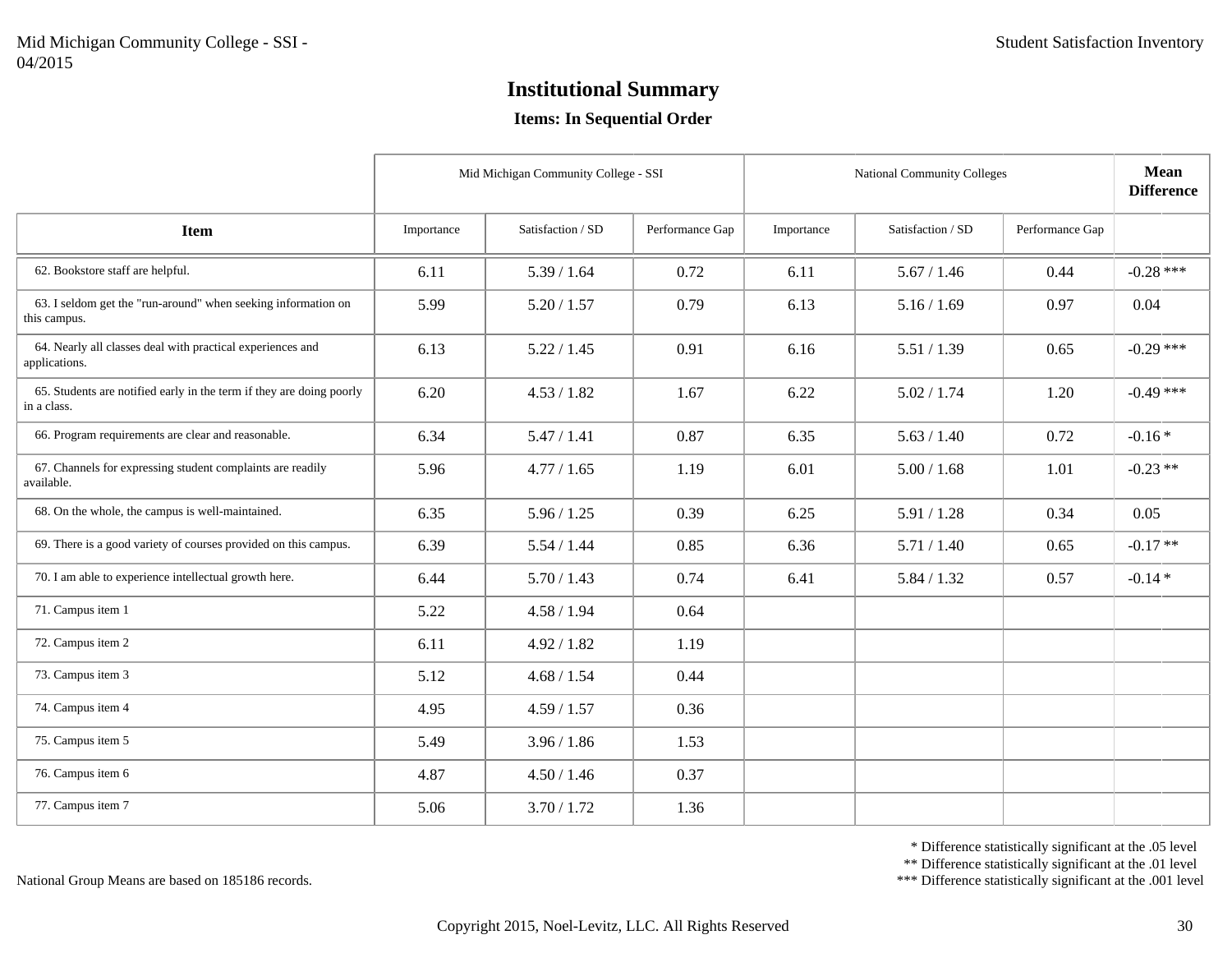#### **Items: In Sequential Order**

|                                                                             | Mid Michigan Community College - SSI |                   |                 | National Community Colleges | <b>Mean</b><br><b>Difference</b> |                 |             |
|-----------------------------------------------------------------------------|--------------------------------------|-------------------|-----------------|-----------------------------|----------------------------------|-----------------|-------------|
| <b>Item</b>                                                                 | Importance                           | Satisfaction / SD | Performance Gap | Importance                  | Satisfaction / SD                | Performance Gap |             |
| 78. Campus item 8                                                           | 6.31                                 | 5.39 / 1.47       | 0.92            |                             |                                  |                 |             |
| 79. Campus item 9                                                           | 6.45                                 | 5.62 / 1.38       | 0.83            |                             |                                  |                 |             |
| 80. Campus item 10                                                          | 6.44                                 | 5.62 / 1.53       | 0.82            |                             |                                  |                 |             |
| 81. Institution's commitment to part-time students?                         |                                      | 5.53 / 1.44       |                 |                             | 5.69 / 1.36                      |                 | $-0.16*$    |
| 82. Institution's commitment to evening students?                           |                                      | 5.44 / 1.44       |                 |                             | 5.57 / 1.45                      |                 | $-0.13$     |
| 83. Institution's commitment to older, returning learners?                  |                                      | 5.36 / 1.48       |                 |                             | 5.67 / 1.42                      |                 | $-0.31$ *** |
| 84. Institution's commitment to under-represented populations?              |                                      | 5.18 / 1.47       |                 |                             | 5.51 / 1.41                      |                 | $-0.33$ *** |
| 85. Institution's commitment to commuters?                                  |                                      | 5.31 / 1.49       |                 |                             | 5.49 / 1.48                      |                 | $-0.18*$    |
| 86. Institution's commitment to students with disabilities?                 |                                      | 5.28 / 1.52       |                 |                             | 5.65 / 1.41                      |                 | $-0.37$ *** |
| 87. Cost as factor in decision to enroll.                                   | 6.39                                 |                   |                 | 6.34                        |                                  |                 |             |
| 88. Financial aid as factor in decision to enroll.                          | 6.11                                 |                   |                 | 6.09                        |                                  |                 |             |
| 89. Academic reputation as factor in decision to enroll.                    | 5.68                                 |                   |                 | 5.91                        |                                  |                 |             |
| 90. Size of institution as factor in decision to enroll.                    | 5.11                                 |                   |                 | 5.21                        |                                  |                 |             |
| 91. Opportunity to play sports as factor in decision to enroll.             | 3.36                                 |                   |                 | 3.52                        |                                  |                 |             |
| 92. Recommendations from family/friends as factor in decision to<br>enroll. | 4.71                                 |                   |                 | 4.95                        |                                  |                 |             |
| 93. Geographic setting as factor in decision to enroll.                     | 5.37                                 |                   |                 | 5.56                        |                                  |                 |             |

\* Difference statistically significant at the .05 level

\*\* Difference statistically significant at the .01 level

\*\*\* Difference statistically significant at the .001 level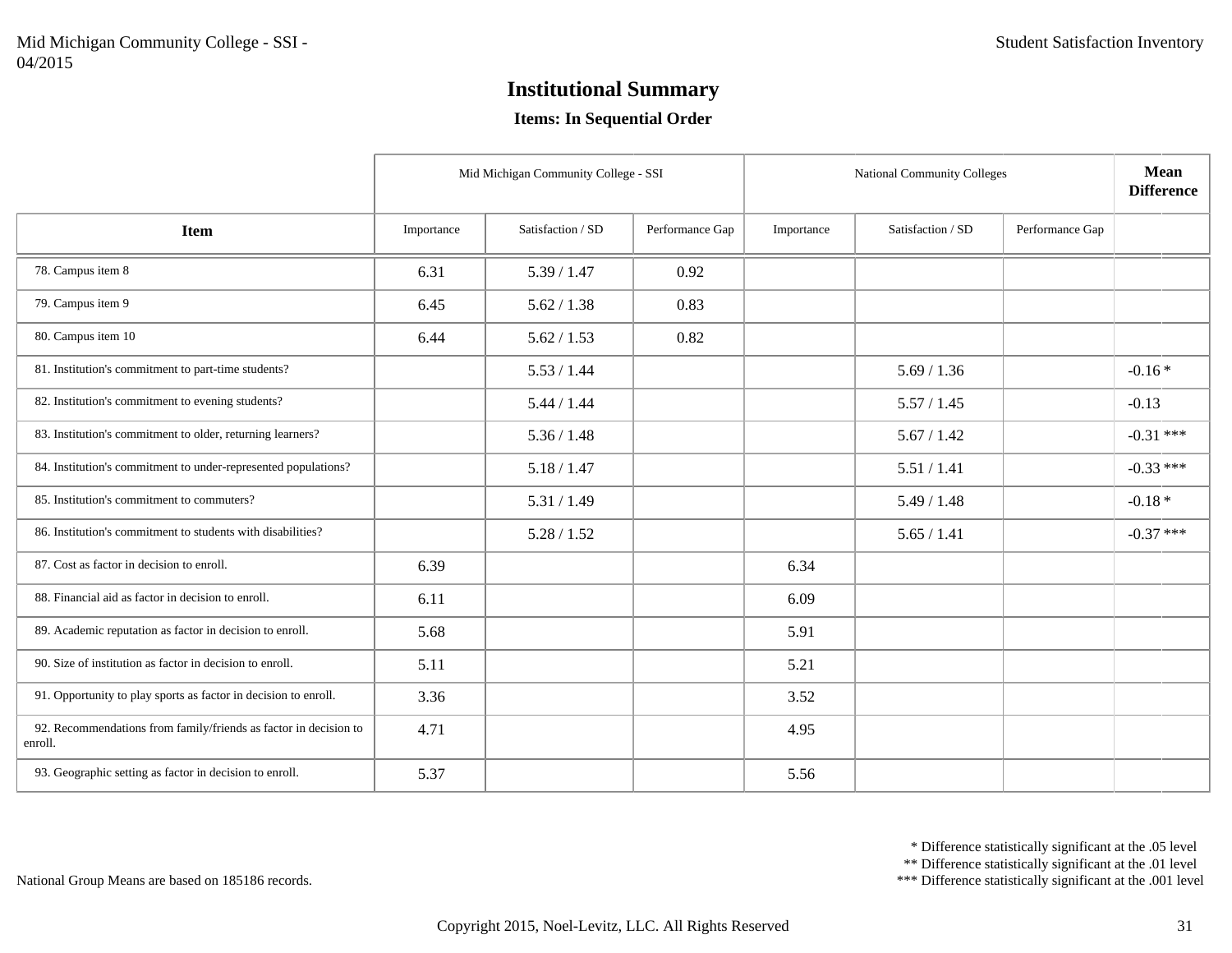#### **Items: In Sequential Order**

|                                                                                    | Mid Michigan Community College - SSI |                   |                 | <b>National Community Colleges</b> |                   |                 | <b>Mean</b><br><b>Difference</b> |
|------------------------------------------------------------------------------------|--------------------------------------|-------------------|-----------------|------------------------------------|-------------------|-----------------|----------------------------------|
| Item                                                                               | Importance                           | Satisfaction / SD | Performance Gap | Importance                         | Satisfaction / SD | Performance Gap |                                  |
| 94. Campus appearance as factor in decision to enroll.                             | 5.23                                 |                   |                 | 5.24                               |                   |                 |                                  |
| 95. Personalized attention prior to enrollment as factor in decision<br>to enroll. | 5.39                                 |                   |                 | 5.44                               |                   |                 |                                  |

\* Difference statistically significant at the .05 level

\*\* Difference statistically significant at the .01 level